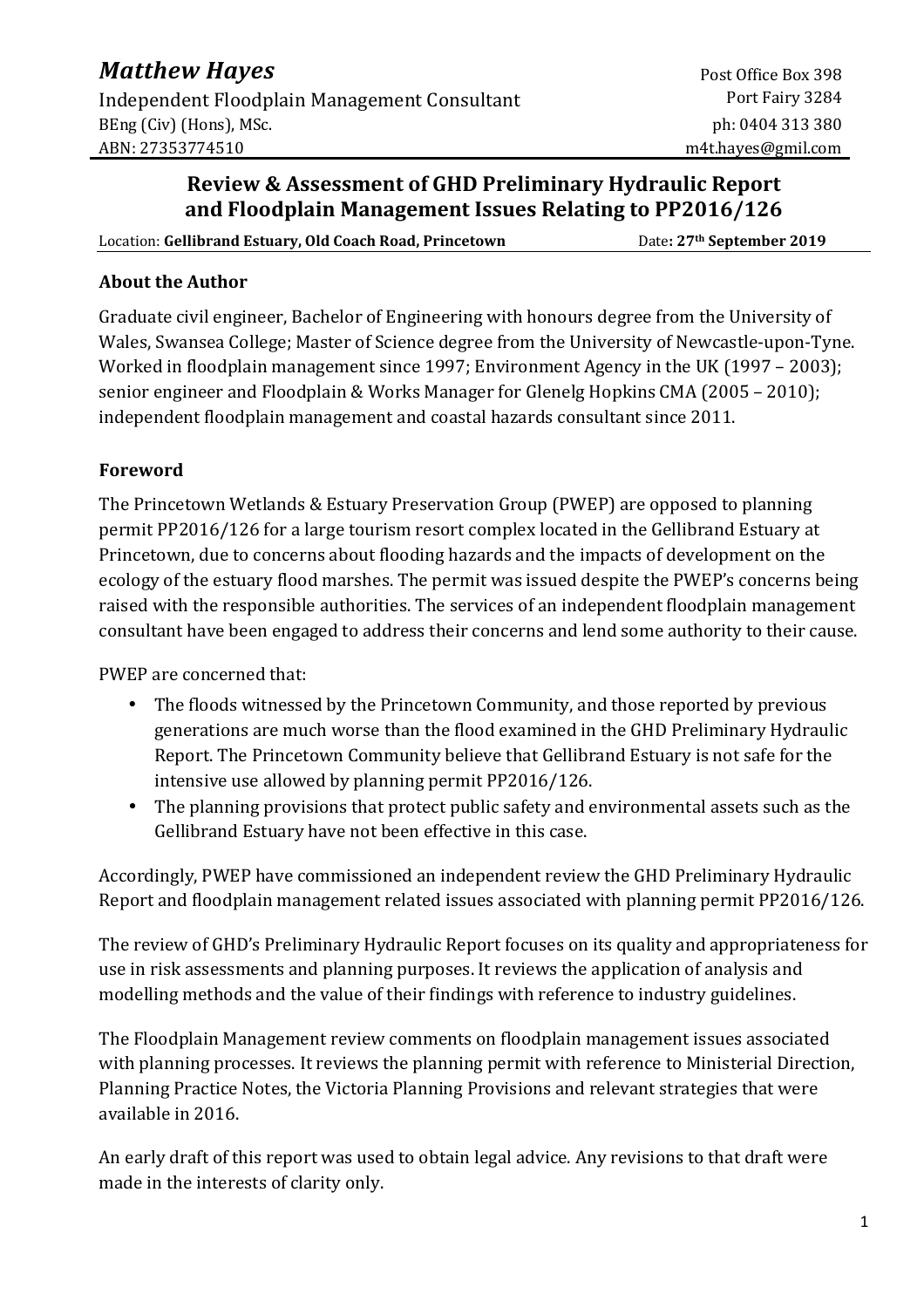# **Table of Contents**

| $\mathbf{1}$ |     |       |                                                                            |  |  |  |  |  |  |  |
|--------------|-----|-------|----------------------------------------------------------------------------|--|--|--|--|--|--|--|
|              |     |       |                                                                            |  |  |  |  |  |  |  |
|              |     |       |                                                                            |  |  |  |  |  |  |  |
|              | 1.3 |       |                                                                            |  |  |  |  |  |  |  |
|              |     |       |                                                                            |  |  |  |  |  |  |  |
| $\mathbf{2}$ |     |       |                                                                            |  |  |  |  |  |  |  |
|              |     |       |                                                                            |  |  |  |  |  |  |  |
|              |     |       |                                                                            |  |  |  |  |  |  |  |
|              |     | 2.2.1 |                                                                            |  |  |  |  |  |  |  |
|              |     | 2.2.2 |                                                                            |  |  |  |  |  |  |  |
|              |     | 2.2.3 |                                                                            |  |  |  |  |  |  |  |
|              |     | 2.2.4 |                                                                            |  |  |  |  |  |  |  |
|              |     |       | 2.2.4.1                                                                    |  |  |  |  |  |  |  |
|              |     |       | 2.4.2.2                                                                    |  |  |  |  |  |  |  |
|              |     | 2.2.5 |                                                                            |  |  |  |  |  |  |  |
| 3            |     |       |                                                                            |  |  |  |  |  |  |  |
|              |     |       |                                                                            |  |  |  |  |  |  |  |
|              |     |       |                                                                            |  |  |  |  |  |  |  |
|              |     | 3.2.1 |                                                                            |  |  |  |  |  |  |  |
|              |     | 3.2.2 |                                                                            |  |  |  |  |  |  |  |
|              |     | 3.2.3 |                                                                            |  |  |  |  |  |  |  |
|              |     | 3.2.4 | Ministerial Direction-13, Managing Coastal Hazards and the Coastal Impacts |  |  |  |  |  |  |  |
|              |     | 3.2.5 | Planning Practice Note 53, Managing Coastal Hazards and the Coastal        |  |  |  |  |  |  |  |
|              |     | 3.2.6 |                                                                            |  |  |  |  |  |  |  |
|              |     | 3.2.7 |                                                                            |  |  |  |  |  |  |  |
|              |     | 3.2.8 |                                                                            |  |  |  |  |  |  |  |
|              |     | 3.2.9 |                                                                            |  |  |  |  |  |  |  |
| 4            |     |       |                                                                            |  |  |  |  |  |  |  |
| 5            |     |       |                                                                            |  |  |  |  |  |  |  |
|              |     |       |                                                                            |  |  |  |  |  |  |  |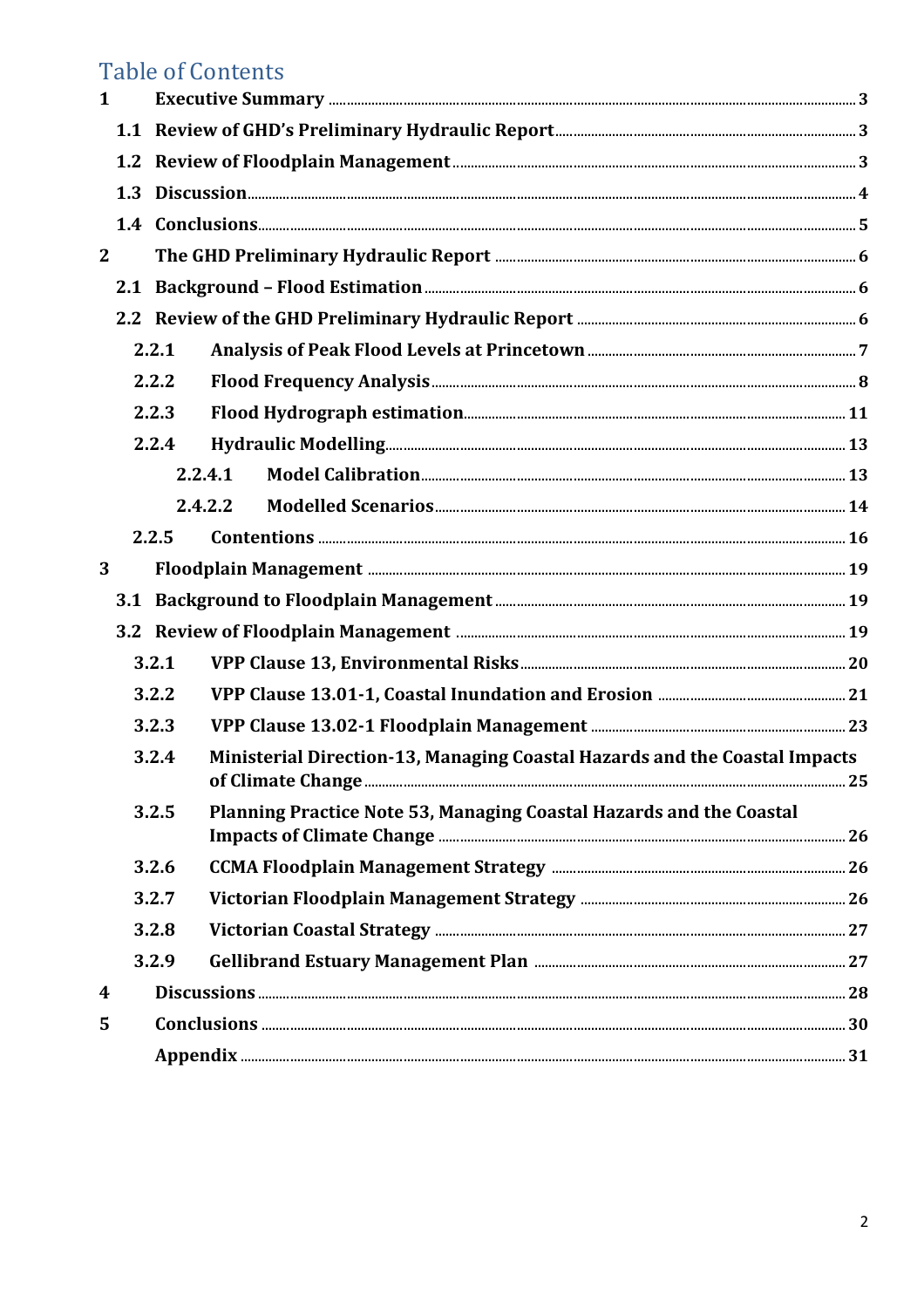## **1 Executive Summary**

## **1.1 Review of GHD's Preliminary Hydraulic Report**

GHD's Preliminary Hydraulic Report is provided to inform the preliminary design of the development and to respond to the Corangamite Catchment Management Authority's request for a preliminary assessment of specific flood scenarios.

GHD's report employs rapid assessment methodologies suitable for a quick preliminary assessment, and its finding are indicative only. The modelling shows how flood water disperses around the floodplain under the conditions defined by the modelling scenarios. However, 1% AEP flood levels are assumed, and 1% AEP flood flows are estimated based on a small sample of the available data and assumed hydrology and are thus indicative only. The modelling scenarios also rely heavily on assumptions that reduce the complexity of the estuary system to a rough approximation, and so the findings are also a rough approximation of flooding in the Gellibrand Estuary and unsuitable for planning, design or emergency management considerations.

The 1% AEP flood level is assumed and unrealistically low. The 1% AEP flood flow is very low and much larger flows are indicated by a regional assessment. The modelling shows that flood levels at Princetown are sensitive to tidal conditions and that a 1% AEP flood level over 3 metres is likely.

## **1.2 Review of Floodplain Management**

Public safety demands careful analysis of potential hazards and this is provided for in planning policies that are designed to prevent decisions based upon assumptions. In the case of PP2016/126 no guarantee of public safety is provided because the decision was based upon assumptions about flood hazards. Furthermore, evidence indicates that actual flood hazards are far worse than the assumed flood hazards.

Key steps in the regulation process do not appear to have been undertaken with due care.

- 1. The directions of Victoria Planning Provisions Clause 13, Environmental Risks are not followed.
- 2. The directions of Victoria Planning Provisions Clause 13.01-1, Coastal inundation and erosion are only partially followed.
- 3. The directions of Victoria Planning Provisions Clause 13.02-1 Floodplain Management are only partially followed.
- 4. Ministerial Direction-13, Managing Coastal Hazards and the Coastal Impacts of Climate Change is not followed.
- 5. Planning Practice Note 53, Managing coastal hazards and the coastal impacts of climate change is only partially followed.
- 6. The aims of the CCMA Floodplain Management Strategy are not addressed.
- 7. The requirements outlined in the Victorian Floodplain Management Strategy are not satisfied by the GHD Preliminary Hydraulic Report.
- 8. The objectives of the Victorian Coastal Strategy are not achieved.
- 9. Corangamite CMA's commitment to preserve and protect the Gellibrand Estuary is not honoured.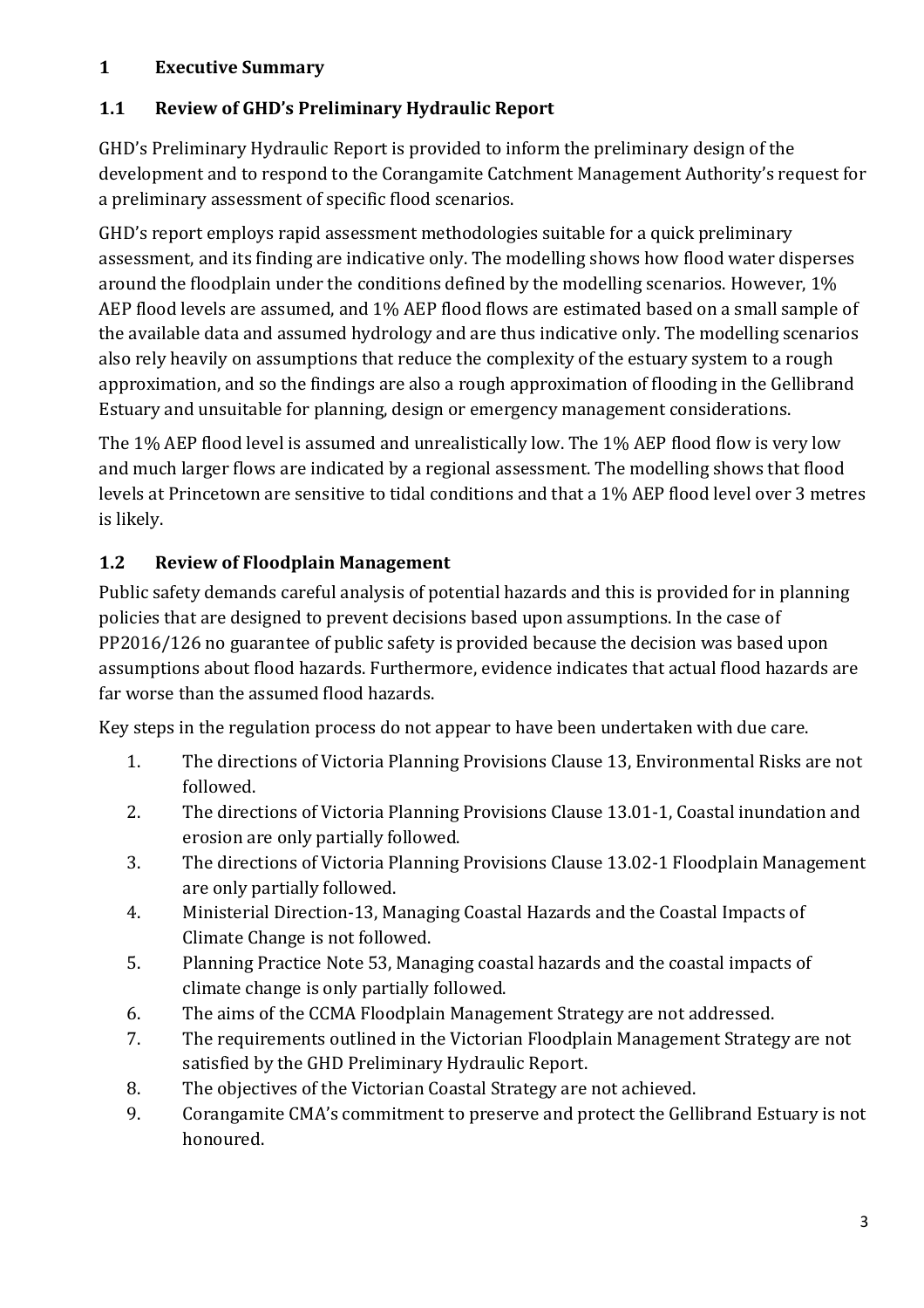## **1.3 Discussion**

Planning policies and floodplain management guidelines require best practice in flood estimation. Best practice requires analysis of all the available data as well as a detailed analysis of catchment hydrology. There are records from 25 flow gauges on the Gellibrand River and its tributaries, and from 19 rainfall gauges dispersed over the catchment (details are provided as an appendix to this document). Data from these gauges indicates that some of the most significant rainfall events coincide with reports of flooding provided by the Princetown Community. The evidence of the local community indicates that flood levels recorded at the Princetown gauge since 2008 were exceeded many times in previous years, including in 1984. Gauge records show that 1984 was a significant catchment flood event but smaller than the largest recorded flood of 2010 when flood levels were not high. It is important to find out why the smaller flood caused more flooding in the Gellibrand Estuary than the larger one.

A detailed hydrological study of the Gellibrand catchment is required to test the assumptions made in the GHD Preliminary Hydraulic Report and gain insight into the drivers of flooding at Princetown. Extensive rainfall and river flow records covering much of the Gellibrand River catchment make possible a detailed and authoritative hydrological assessment. It is uncommon to find so much hydrological data in such a small rural catchment and it would be a mistake to trust in assumed hydrology when there is an opportunity to verify catchment hydrology and determine reliable estimations for the full range of likely flood conditions.

The coastal hazards associated with the river mouth are well known and documented in Council proceedings since early settlement. Many attempts have been made to control the sand bar which naturally forms at the river mouth using breakwaters, a tunnel, and by artificially opening it. In 1881 there are reports in local news of a rockfall close to the river mouth:

*A gigantic piece of the rock has become detached & fallen into the river, which is very narrow at that particular spot. The huge mass almost completely fills up the passage, and the consequence is that the flood water cannot get away freely. For the benefit of the selectors the Government should, by blasting or some other means, remove this obstruction<sup>1</sup>*

The complex coastal hazards present in the Gellibrand Estuary are increasing due to rising sea levels and climate change yet remain little understood. A coastal hazard assessment of the Gellibrand Estuary is urgently required so that public safety issues can be addressed.

The findings of the GHD Preliminary Hydraulic Report are not a detailed coastal hazard assessment as required by the Victorian Coastal Strategy. The modelling scenarios presented in the GHD report do not accurately represent conditions in the estuary and at the river mouth and offer little insight into their effects on flooding in the estuary or the effects of climate change on existing hazards.

Floodplain management in Victoria relies very heavily on flood overlays in planning schemes to guide the decision process and achieve effective planning controls. However, where no overlays exist the decision process falters. The only available instructions about standards for flood estimation apply specifically to government funded projects, and this creates a loophole through which flood estimation projects not funded by government can pass. Best practice is expensive

l 1 Camperdown Chronicle Saturday 1st Oct. 1881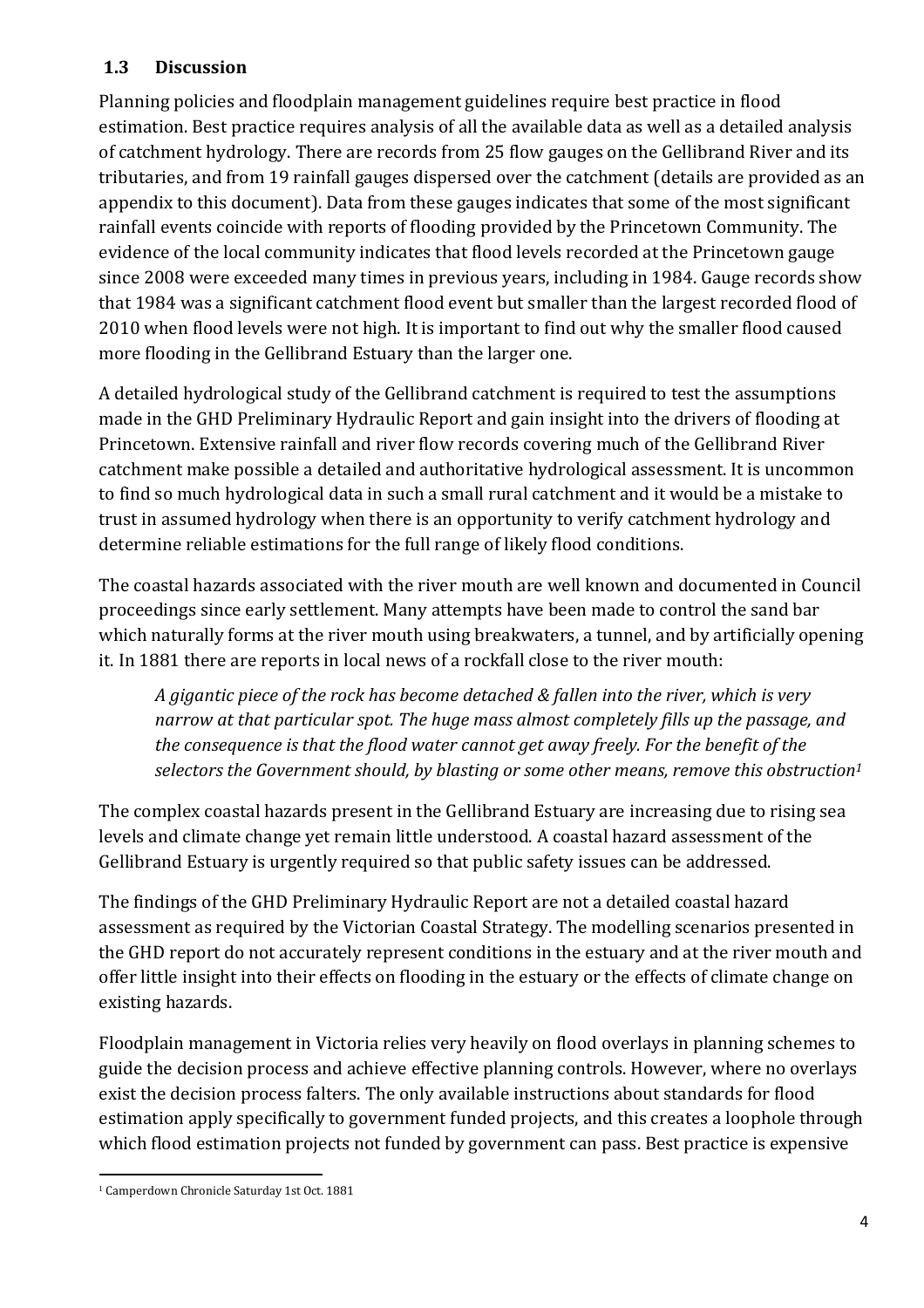and without specific regulations to refer to it is difficult to demand such high standards from the private sector, especially in connection with a speculative development application.

Floodplain management practices and decisions are centred on flood overlays based on theoretical 1% AEP flood conditions, whose determination is undertaken by commercial agents with vested interests in the outcomes, without oversight and in the absence of codes of practice. When commercial agents can determine the parameters for development it is incumbent on the responsible authorities to ensure their authenticity.

These are systemic problems that stem from weak floodplain management structures. Legislation is minimal and the power of Floodplain Management Authorities to influence planning decisions has been eroded, while development pressure and flood hazard are increasing. A stronger regulatory framework should be considered.

## **1.4 Conclusions**

GHD's Preliminary Hydraulic Report comes with appropriate caveats and is not suitable to support a planning permit application or as the basis for emergency planning. State Planning Policies direct development away from hazardous floodplain areas and seek to preserve natural assets such as the Gellibrand Estuary.

Had State Policy been properly applied all decisions would be based on detailed and reliable investigations of present and future flood hazards, using in all the data and the evidence of the local community. The evidence and concerns of the Princetown Community are relevant and must inform any flood estimation in the Gellibrand Estuary.

The Princetown Community's role in raising concerns is recognised by the Victorian Floodplain Management Strategy vision:

*Victorian communities, businesses and government agencies are aware of flooding and are actively taking measures to manage their flood risks to minimise the consequences to life, property, community wellbeing and the economy.*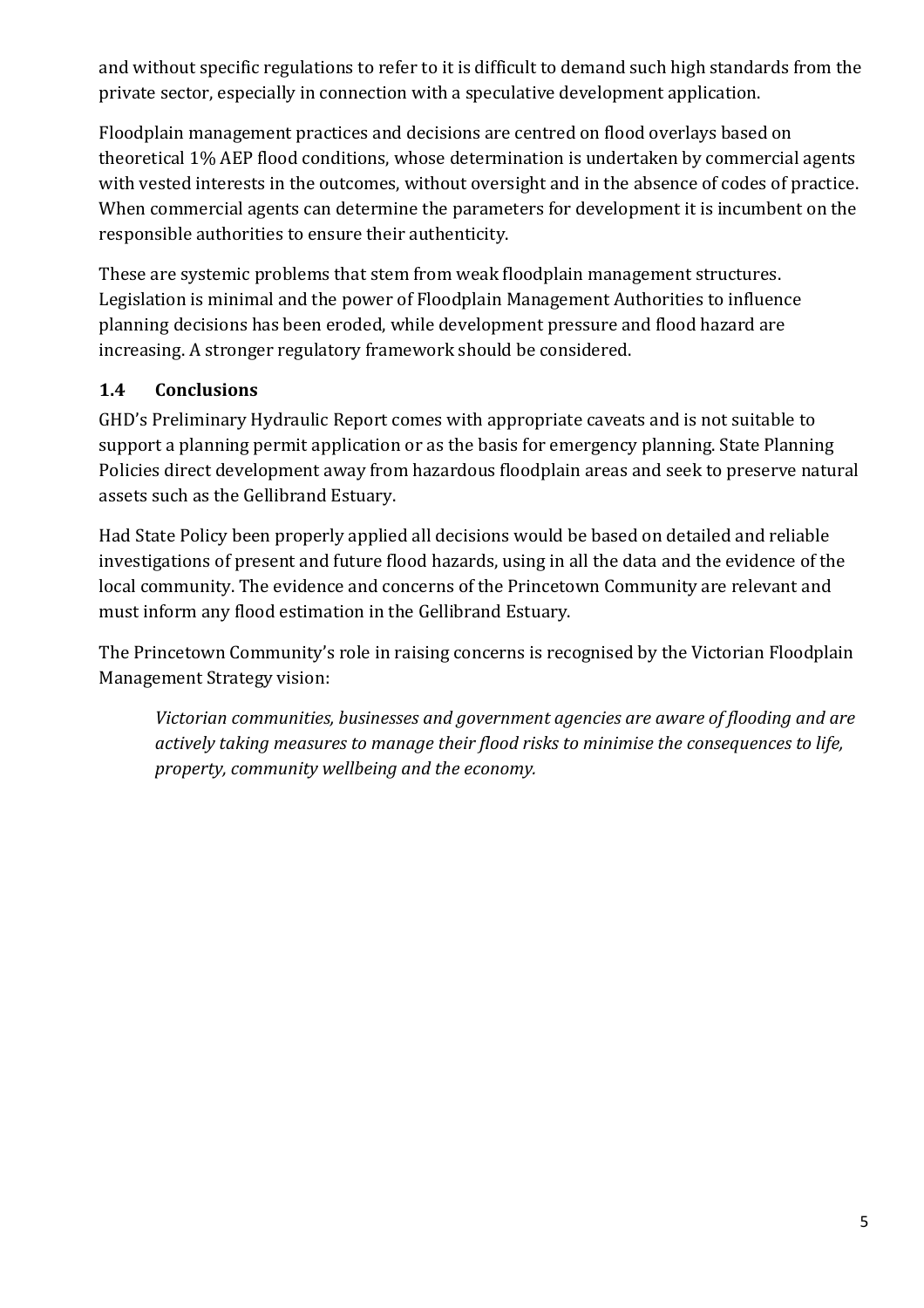## **2 The GHD Preliminary Hydraulic Report**

## **2.1 Background – Flood Estimation**

Flood estimation is a science-based discipline founded on the need to live safely with flooding. Decades of research, practice and technological advances have produced suites of high-tech tools and methods, and today flood estimation is a thriving industry with strong academic and institutional support. There is no code of practice but the Australian Rainfall and Runoff Guide to Flood Estimation (ARR) provides a comprehensive and authoritative guide to current best practice.

Flood estimation is not an exact science and the reliability of an investigation is determined by the methods used and the quality of the available data. There can be several components of a flood estimation project which are selected and combined according to the purpose of the investigation. Each component may be undertaken using a variety of methods and tools, each with strengths and weaknesses, and the selection is guided by the purpose of the job and available data.

Regarding the applicability of the different methods, ARR notes:

*… it should be recognised that there is considerable overlap in their ranges of applicability and it is strongly advised to apply more than one method to any given design situation. The comparison of different methods yields insights about errors or assumptions that might otherwise be missed, and the process of reconciling the different assessments provides valuable information that aids adoption of a final "best estimate"2.*

## **2.2 Review of the GHD Preliminary Hydraulic Report**

The purpose of the GHD Preliminary Hydraulic Report is to provide a preliminary assessment of flooding from a range of rainfall events and various closed estuary scenarios, with emphasis on the determination of 1% AEP flood conditions. It is intended to inform preliminary concept and feasibility work and to address specific questions set by Corangamite CMA. The GHD reports documents a rapid assessment and not an in-depth investigation, which is demonstrated by many assumptions, shortcuts and approximations. Appropriately, the report comes with a caution: *the resultant outputs should only be interpreted for the current stated purposes and only relied upon by those with a good understanding of their uncertainty and limitations.*

The GHD Preliminary Hydraulic Report has five main components

- 1. Analysis of peak flood levels at Princetown
- 2. Flood frequency analysis to determine peak flows
- 3. Flood hydrograph estimation to determine the build-up and dissipation of peak flows
- 4. Hydraulics Modelling to determine flows and levels around the floodplain.
- 5. Discussion of results

l 2 ARR Book 1, Chapter 3.4 Selection of Approach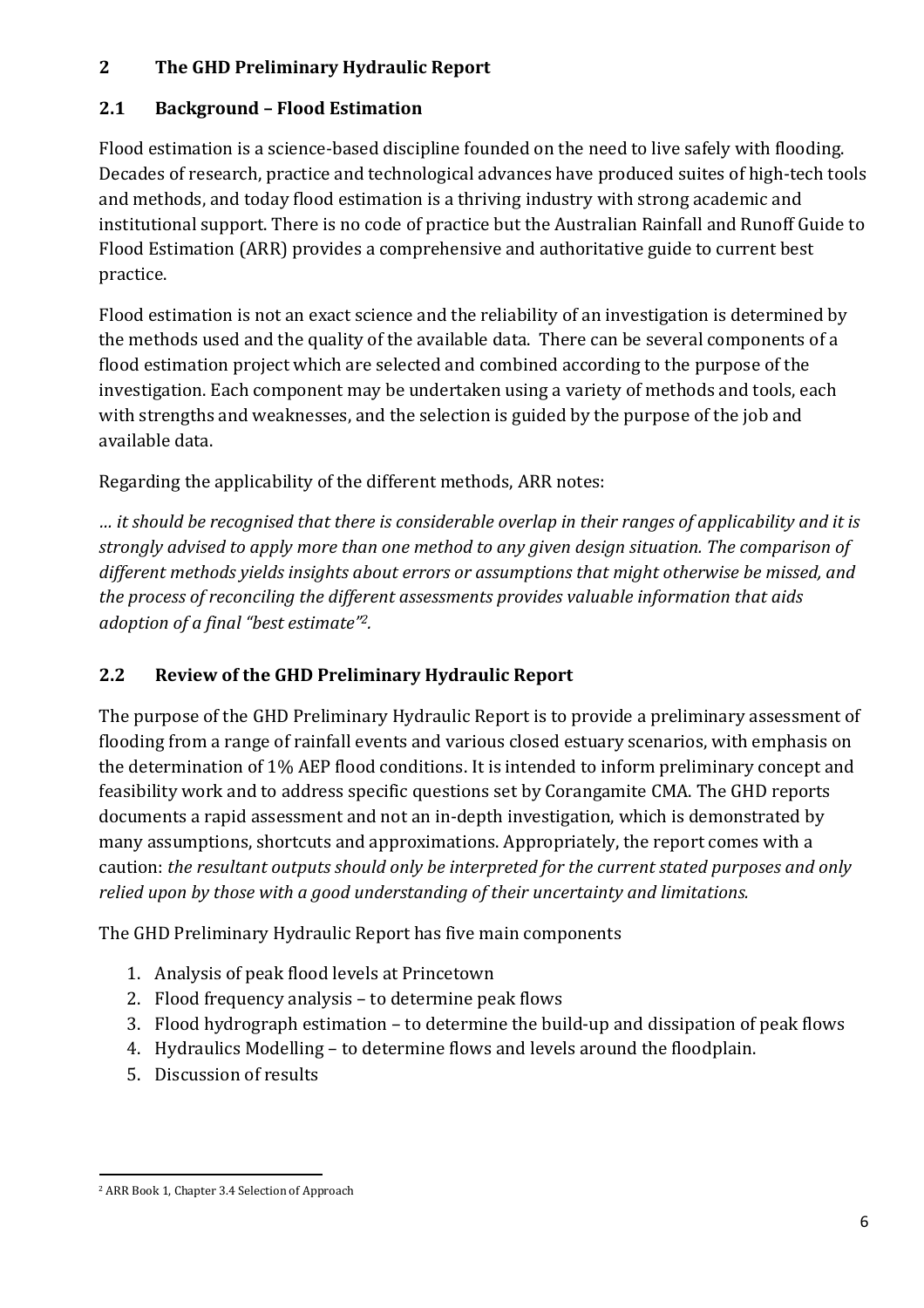### **2.2.1 Analysis of Peak Flood Levels at Princetown**

An analysis of flood levels at Princetown is presented based on eight years of data from a gauge located at the bridge on the Old Coach Road at Princetown that collects water level data at 15 minute intervals and has been in operation since 2008. One of the key assumptions underlying the GHD report is *that recent years are representative of long-term averages*. This is a proposition whose likelihood increases with the number of years sampled and is extremely low on eight years. Eight years is a very small sample and there is little confidence in the accuracy of estimated long-term averages thus determined. This lack of confidence is indicated by 5% and 95% confidence limits which range from approximately 1.8 to 3 metres, suggesting that flood levels over 3 metres are highly unlikely. These confidence limits indicate far greater accuracy than is possible from the available data and 1% AEP flood levels greater than 3 metres are well with the bounds of probability.

## According to ARR, flood frequency analysis

*is not generally applied to flood level maxima as the manner in which flood levels increase with flood magnitude is heavily dependent on channel geometry and is thus not suited to statistical exploration3.* 

The estimated 1% AEP flood level has no empirical or scientific basis and no attempt is made to verify its accuracy. Much higher flood levels are reported by the Princetown Community from a range of flood events, and this empirical evidence has far greater value than the findings presented in the report.

The relationship between flood levels and flood magnitude in the Gellibrand Estuary is unusual in that peak flood levels do not necessarily coincide with peak flood magnitude. Flood levels are also heavily dependent on conditions at the river mouth and are frequently high as a result of storm surge, or prolonged river mouth closure. Given that the two highest flood levels recorded at Princetown occurred when the river mouth was closed and were influenced by storm surge, their use for estimating a 1% AEP flood level is dubious.

Best practice for the determination of 1% AEP flood levels usually follows a detailed hydrological analysis of catchment flows and uses hydraulic modelling and statistical analysis to make reliable estimates. The GHD Preliminary Hydraulic Report assumes the 1% AEP flood level of 2.3m AHD without any supporting evidence or hydraulic modelling and maintains its appropriateness throughout. Confidence in this finding is very low and there are strong indications that it is underestimated. Reports of much higher peak flood levels that predate the Princetown gauge are supported by rainfall and river gauge data not examined in the GHD report (examples are provided as an appendix to this review).

The use of assumed flood levels for planning purposes is unheard of in my experience of the industry. It is unnecessary given the availability of reliable tools, unsafe given that the underestimation of flood levels may result in poor planning decisions, and open to abuse given ineffective safeguards.

l

<sup>3</sup> ARR Book 1, Chapter 3.2.2 Flood Frequency Techniques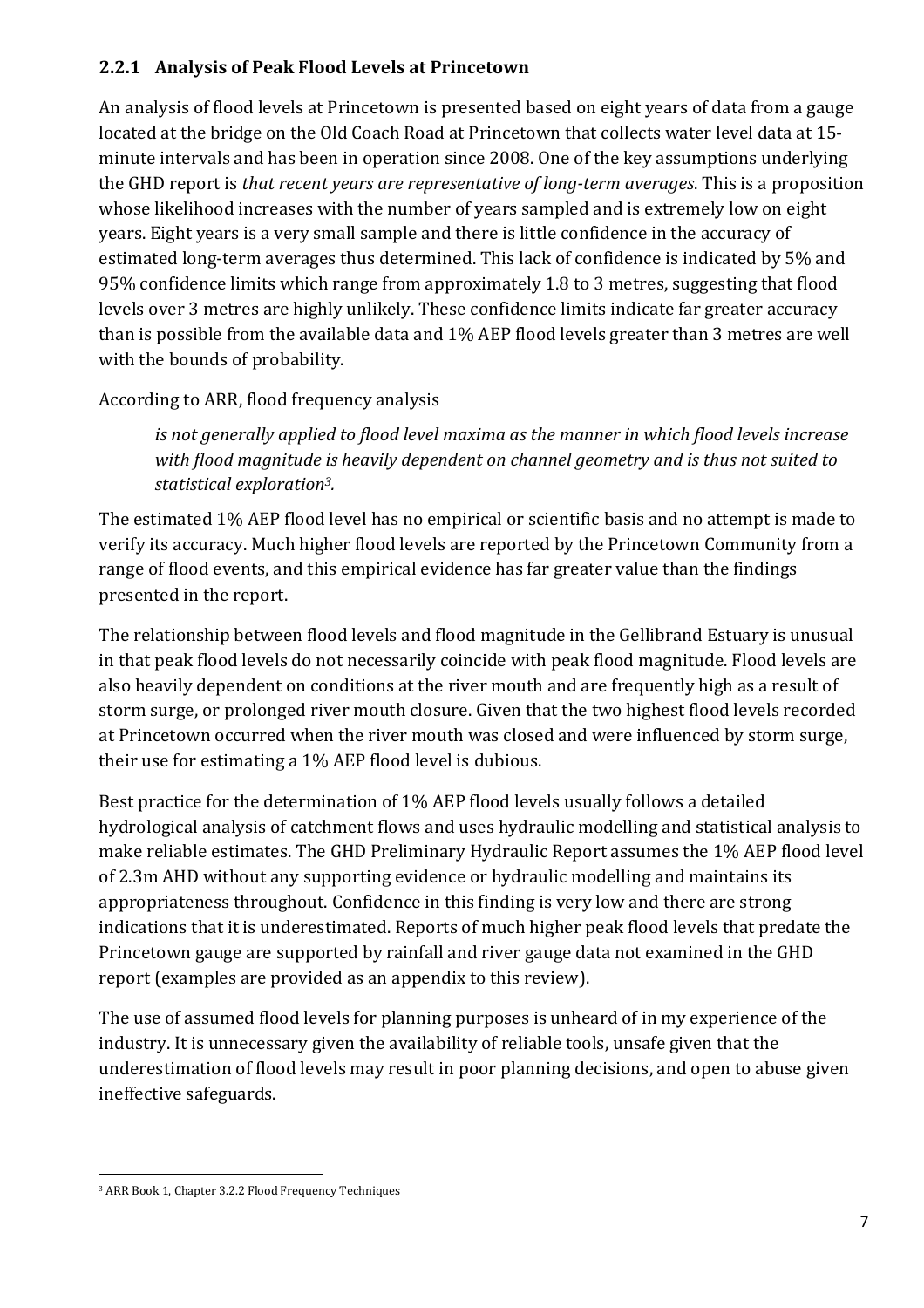In order to make confident predictions about the behaviour of a system it is necessary to first understand it by testing assumptions, checking integrity and considering where errors might have occurred that could influence the outcome. In this case there are several critical reasons why such checks and tests need to be applied:

- 1. Best practice flood estimation requires rigorous analysis of the available data to ensure public safety. Accurate flood levels are the principal output of flood estimation projects and are essential indicators of flood hazards and the limits of development. Reliable estimates of flood hazards are essential for flood risk assessment and assumed flood levels are inadequate for this purpose.
- 2. The flood frequency analysis is unsuitable for the determination of 1% AEP flood levels.
- 3. The highest flood levels recorded at the Princetown gauge occurred during seasonal river mouth closure events and not from catchment flooding.
- 4. The peak flood level recorded during the largest flood event has been exceeded by small flood events.
- 5. There are numerous reports of higher peak water levels from local people and media.
- 6. Previous modelling undertaken for Corangamite Catchment Management Authority in 20084 confirms that high flood levels are possible from moderate flood events.
- 7. The use of assumed flood levels for planning purposes is unnecessary, unsafe, and open to abuse.

There is no certainly in GHD's 1% AEP peak flood level at Princetown. It should not be used for planning purposes or risk assessment and use should be limited by extreme caution. The evidence indicates that 1% AEP flood levels above 3 metres should be considered in planning decisions for the Gellibrand Estuary.

## **2.2.2 Flood Frequency Analysis**

l

The flood frequency analysis is based on an analysis of 46 years of data from the flow gauge at Burrupa, approximately 20km upstream of Princetown. One of the key assumptions underlying the GHD report is *that recent years are representative of long-term averages*, a hypothesis which carries considerable uncertainty. A graphical analysis is presented which indicates that the 1% AEP peak flood flow at Burrupa would be approximately 320 cumecs. No confidence limits are provided for this estimate nor any discussion of uncertainty or limitations.

The graphic shows the 2010 flood peak is at a point well above the trend line and appearing separate to the lesser peaks which are all close to the trend line. This could indicate a data anomaly or a poor fit of the trend line to the data. A similar analysis of annual maximum flows from the Burrupa gauge is presented in Figure 1 and shows the broad range of possible 1% AEP peak flood flows that are indicated by the Burrupa gauge data.

<sup>&</sup>lt;sup>4</sup> Environmental Water Requirements of the Gellibrand Estuary: Final Estuary FLOWs Report by Lloyd Environmental Pty Ltd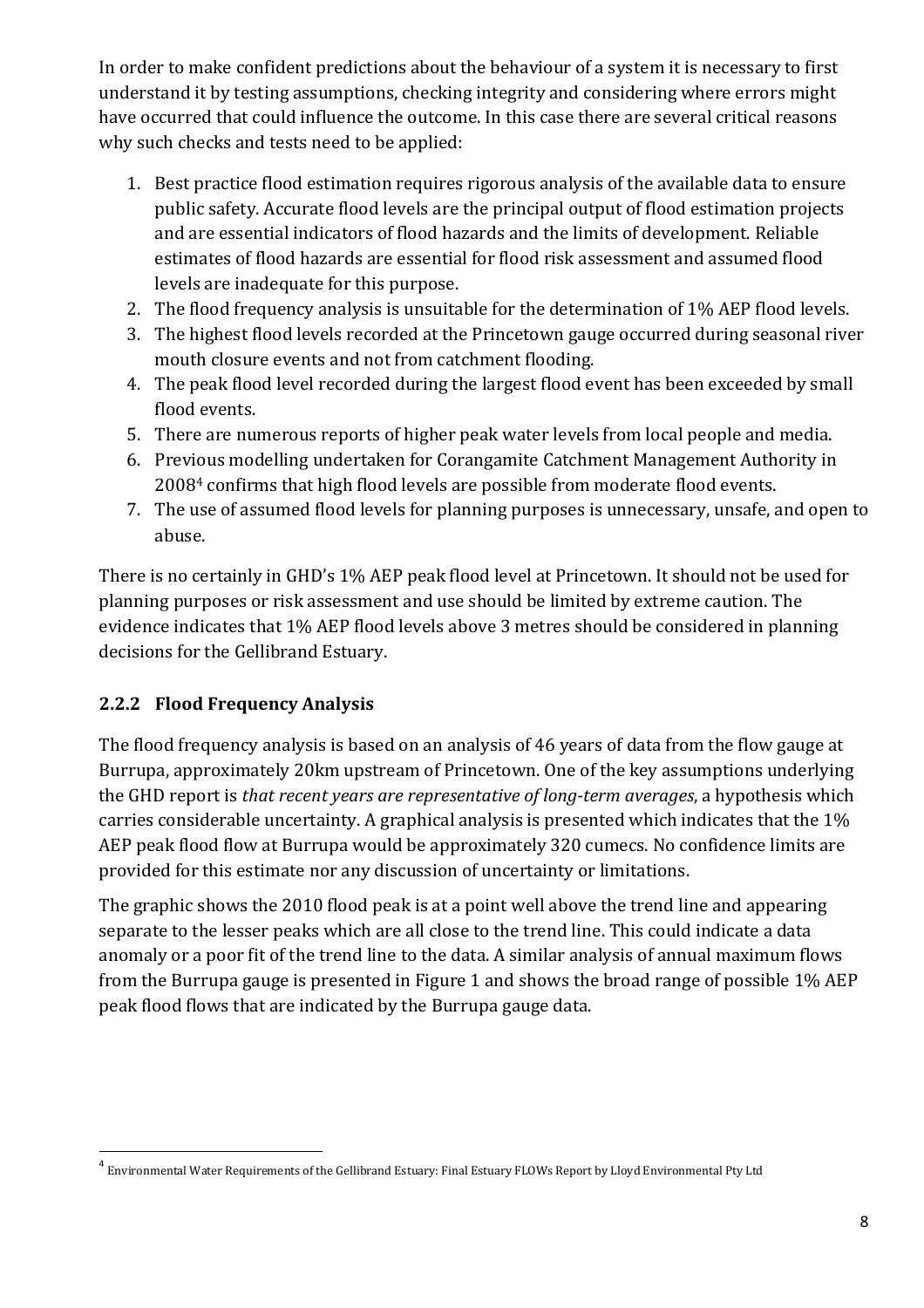

**Figure 1: Analysis of Annual Peak flows at Burrupa** 

The trend line in Figure 1 is a good fit to the data and indicates a 1% AEP peak flood flow of approximately 550 cumecs, with broad confidence limits indicating the low certainty from using this method alone. Similar confidence limits should apply to the GHD analysis.

ARR provide an online tool for flood frequency estimation<sup>5</sup> that uses regional information and catchment data to estimate flood frequency. Results for the Gellibrand River at Burrupa are provided in Figure 2.



**Figure 2: Regional Flood Frequency Estimation Model Results for the Gellibrand River at Burrupa** 

 $\overline{a}$ 

<sup>&</sup>lt;sup>5</sup> ARR Regional Flood Frequency Estimation Model 2015 - https://rffe.arr-software.org/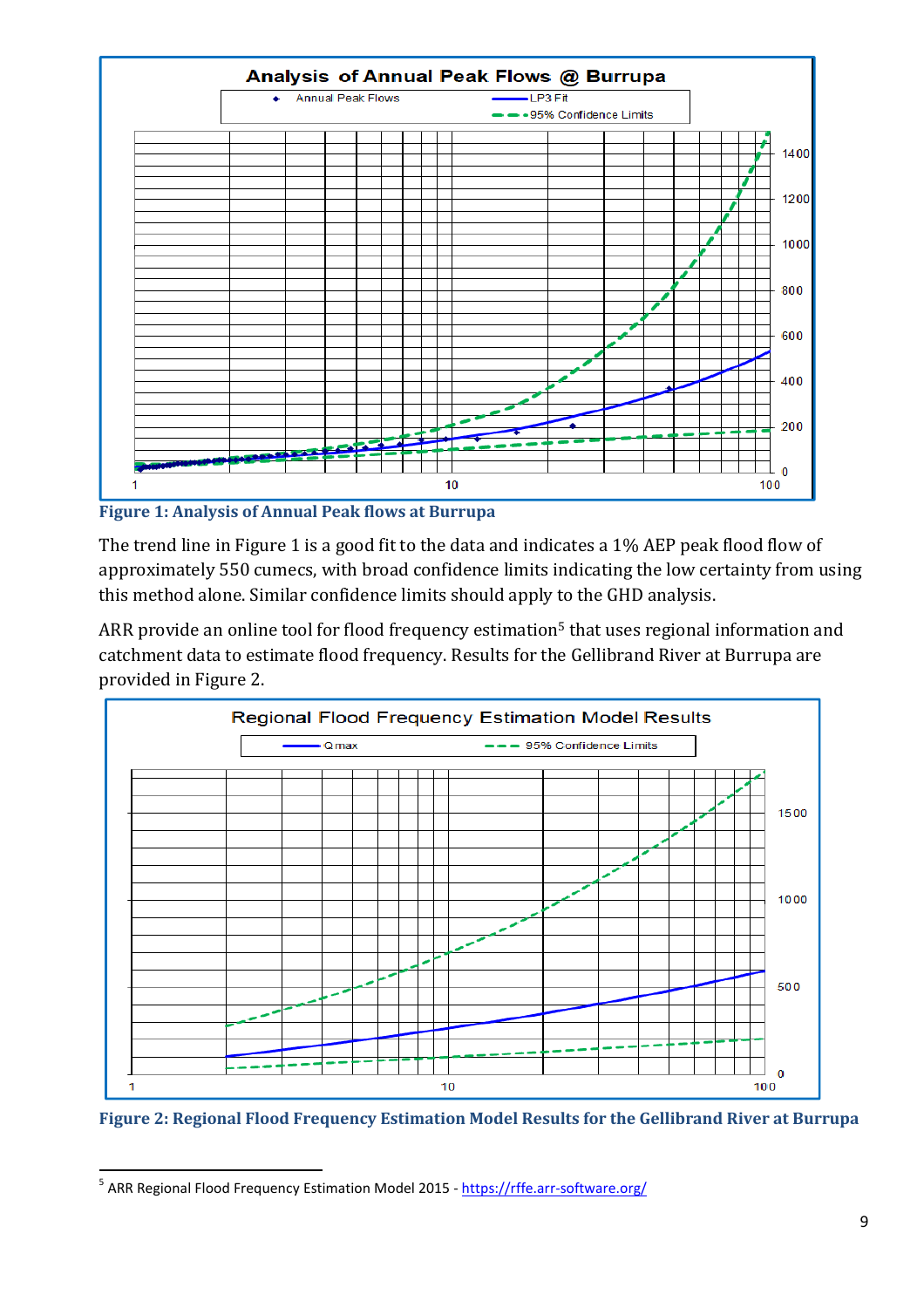The regional analysis of catchment flows shown in Figure 2 indicates a 1% AEP peak flood flow of approximately 600 cumecs with similar confidence limits to Figure 1, indicating the low level of certainty that may be obtained from rapid assessment methods. However, the available catchment rainfall data indicates that large floods predating the Burrupa gauge are likely, and this is a further indication that 1% AEP peak flood flow is significantly underestimated in the GHD report. An in-depth analysis of catchment hydrology is necessary in order to determine accurate and reliable 1% AEP flood flows.

### ARR notes:

*A flood may have occurred before the period of gauged record and known to be the largest flood, or flood of other known rank, over a period longer than that of the gauged record. Such floods can provide valuable information and should be included in the analysis if possible6.* 

Flood estimation is not an exact science and every analysis comes with confidence limits that reflect the quality of the method and the data used. Confidence limits are necessary in order to understand the level of uncertainty and appropriate limitations on the use of such findings. However, the GHD report omits confidence limits in the estimation of 1% AEP peak flood flow, thus obscuring the level of uncertainty and appropriate limitations on the use of their findings. Appropriate confidence limits are indicated by Figures 1 & 2 above.

In order to be confident in the findings of an analysis it is necessary to apply checks and tests, and to consider where errors might have occurred that could influence the outcome. In this case there are several critical reasons why such checks and tests need to be applied:

- 1. Best practice in flood estimation requires analysis of all the available data as well as a detailed analysis of catchment hydrology.
- 2. There are numerous records of significant flood events that predate the Burrupa gauge. Princetown locals report higher flood levels in past decades than have recently been observed. Although much of this evidence lacks detail it is of great value as a signal to beware and further investigation may yield useful data.
- 3. Rainfall records have been collected in and around the Gellibrand catchment for over 100 years. There appear to have been numerous rainfall events that could have caused flooding in the Gellibrand Estuary. The data for August 2010 does not stand out from other significant rainfall events recorded in the catchment, and there are indications that larger floods than 2010 may have occurred. A brief summary of the available data is presented as an appendix to this review.
- 4. A larger flood than the estimated 1% AEP flood was recorded at the Burrupa gauge in August 2010, when the peak flow is estimated to have reached 372 cumecs. While it is possible that this event exceeded a 1% AEP flood, it cannot be stated with great confidence based on only 46 years of data. If the August 2010 event was not greater than a 1% AEP flood, then peak flood flow may be greatly underestimated.
- 5. Analysis of data from the Burrupa gauge indicates a 1% AEP peak flood flow of 550 cumecs.

l 6 ARR Book 3, Chapter 2.3.8. Historical and Paleo Flood Information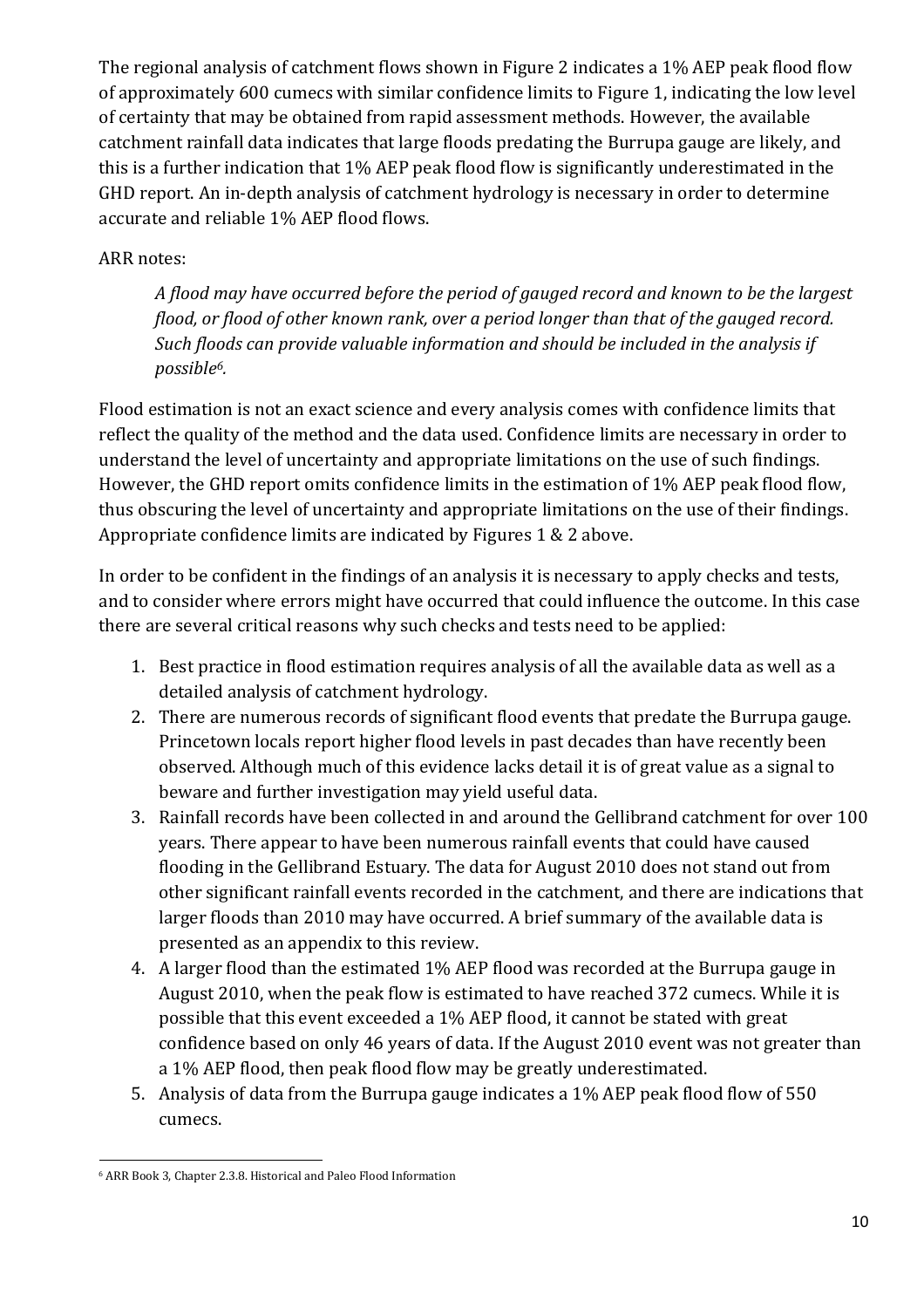- 6. A Regional Flood Frequency Estimation from ARR indicates a 1% AEP peak flood flow of 600 cumecs.
- 7. It is possible that more rigorous analysis would yield a much higher peak flood flow for 1% AEP events, which could make the Gellibrand Estuary unsafe for development.

There is very low certainly in GHD's estimation of 1% AEP flood flow at Burrupa. It should not be used for planning purposes or risk assessment and use should be limited by extreme caution. Best practice requires flood estimation based on a detailed analysis of catchment hydrology, in the absence of which the best estimate of 1% AEP peak flood flow is 550 - 600 cumecs.

## **2.2.3 Flood Hydrograph estimation**

Flood hydrograph estimation in the GHD Hydraulic Report is achieved by scaling a hydrograph from the largest flood event recorded at the Burrupa gauge in August 2010. One of the key assumptions underlying the GHD report is *inflow hydrographs*, a convenient shortcut which carries considerable uncertainty. No confidence limits are provided for use of this shortcut, nor any discussion of uncertainty or limitations.

Flood hydrographs show peak flood flows at a catchment outlet over the duration of a storm event, and thus the volume of a flood. Flood hydrographs represents the catchment component of a flood event; during storm events, some catchment rainfall flows to the river, some is stored by plants, soils, wetlands and aquifers and some is lost to evaporation. These losses affect the timing, magnitude and duration of a flood event and are reflected in the shape of a flood hydrograph.

In flood estimation, a flood hydrograph is designed to represent the characteristics of the catchment response to rainfall that most influence flood levels at given location for a predetermined probability of occurrence. Building in the floodplain comes at the cost of high exposure to risk of damage resulting from flooding. The planning system attempts to limit the risk to a statistically tolerable level by ensuring that development is safe from hazardous flooding conditions with a 1% probability of occurrence or Annual Exceedance Probability (AEP). The determination of a reliable 1% AEP flood hydrograph is central to flood estimation and flood risk mitigation.

If peak flood levels arise due to catchment flood flows then it's common practice to assume a hydrograph from the largest recorded flood event, however in the case of the Gellibrand Estuary 1% AEP peak flood levels arise due to a combination of factors:

- 1. Tidal conditions (lunar cycles, atmospheric conditions, weather and sea bed)
- 2. Catchment flooding conditions (peak flood flow, flood volume and flood duration)
- 3. Estuary channel morphology (Channel capacity and scour)

Tidal conditions vary and are not affected by catchment flooding or estuary morphology. Similarly, catchment flooding is independent of tidal conditions and channel morphology. However, estuary channel morphology varies according to tidal conditions and catchment flood flows. Therefore, the selection of flood hydrographs should be informed by a good understanding of the dynamics of the Gellibrand Estuary and the manner in which flood levels at Princetown are influenced by sea levels at the river mouth.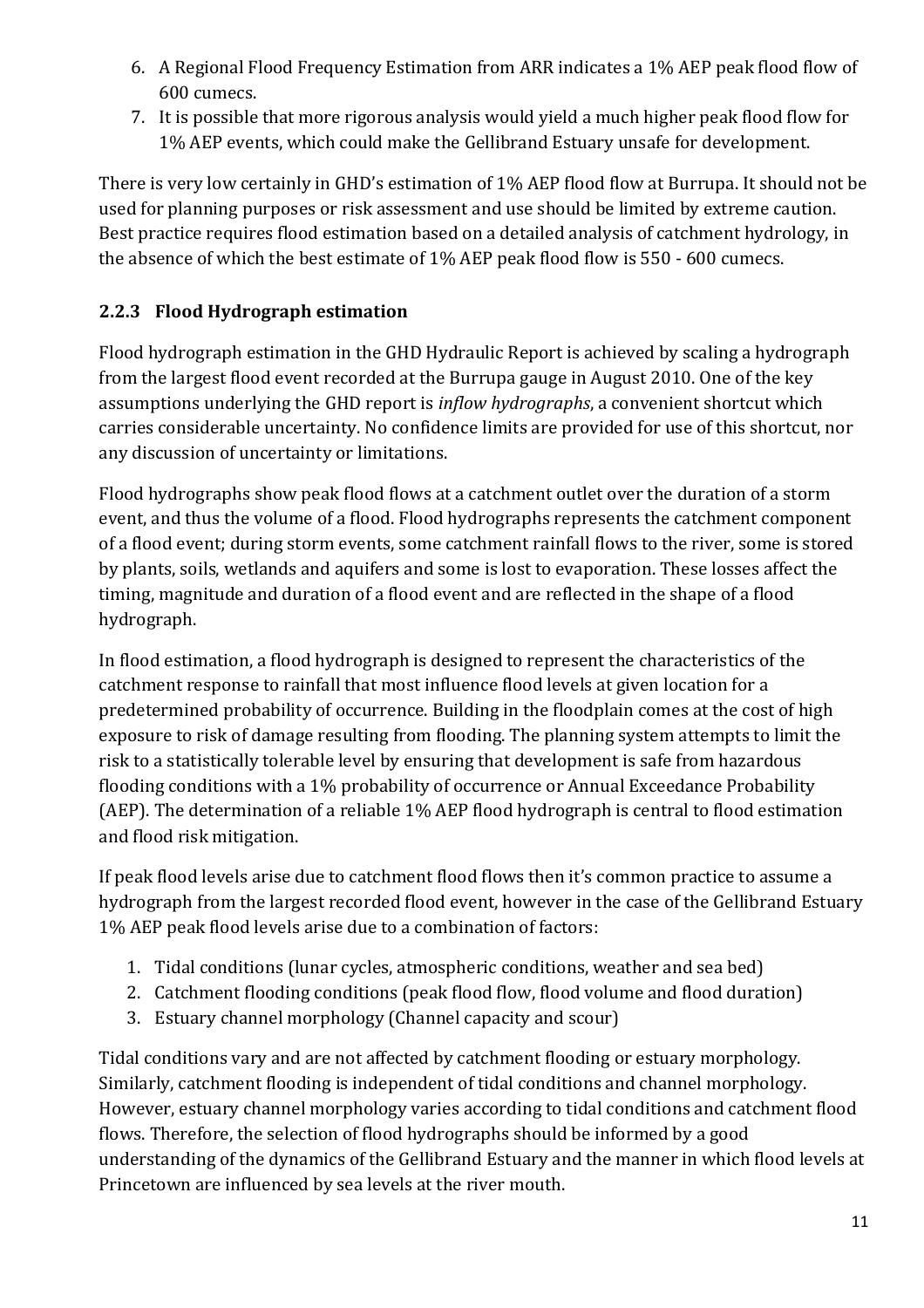In flood estimation, the selection of 1% AEP peak flood flow is influenced by all factors affecting flood flows and levels and their impacts at the project location, including:

- Estuary channel morphology
- Tidal conditions
- Social and economic factors relating to the project purpose.

The 1% AEP peak flood flow is typically estimated from detailed analysis of catchment hydrology and may be increased by a safety margin to compensate for uncertainties, and to treat social and economic considerations such as public safety and the integrity of community infrastructure. The GHD Preliminary Hydraulic Report assumes a 1% AEP flood hydrograph by scaling *down* the largest recorded flood event, leaving no safety margin to compensate for all the uncertainties in their methods, and making no allowance for public safety.

The highest recorded peak flood flow in 2010 did not cause high flood levels at Princetown, demonstrating that significant catchment flood events can drain through the estuary under low flood levels. In the 46 years of records from the Burrupa gauge the 1984 flood event ranks highest after the 2010 flood event but the Princetown Community remembers very high flood levels during the 1984 event. It would therefore be appropriate to consider the 1984 flood as a signature catchment flooding event and to assess the causes of elevated flood levels at Princetown at that time. Flood hydrographs from these two events could be used for hydraulic modelling to compare flood responses, test the 1% AEP flood hydrograph and learn about the catchment conditions that most effect flood levels.

Very little is learned from only one inflow hydrograph and in order to verify its suitability it is necessary to try others and make comparisons. In order to be confident in the findings of an analysis it is necessary to apply checks and tests, and to consider where errors might have occurred that could influence the outcome. In this case there are several critical reasons why such checks and tests need to be applied:

- 1. The flood of August 2010, reached a maximum height of 1.828m at the Princetown gauge and has been exceeded twice although it was a larger flood than the estimated 1% AEP flood. This indicates that the hydrograph may not represent the catchment characteristics that most influence flood levels at Princetown.
- 2. The highest flood levels recorded at the Princetown gauge were recorded during seasonal river mouth closure events.
- 3. According to the Princetown Community a flood event in 1984 caused very high flood levels although it is known to have been a smaller catchment flood event than in 2010. It is necessary to examine the causes of the highest flood levels in order to understand nature of the catchment contribution to flooding in the estuary.
- 4. In order to understand the uncertainty and limitations around the design hydrographs it is necessary to test other hydrographs and examine the flood response in greater depth.
- 5. The selection of flood hydrographs should be informed by a good understanding of the relationship between flood levels and dynamics of the Gellibrand Estuary.
- 6. The selection of flood hydrographs should include a safety margin to compensate for uncertainties and as a public safety measure.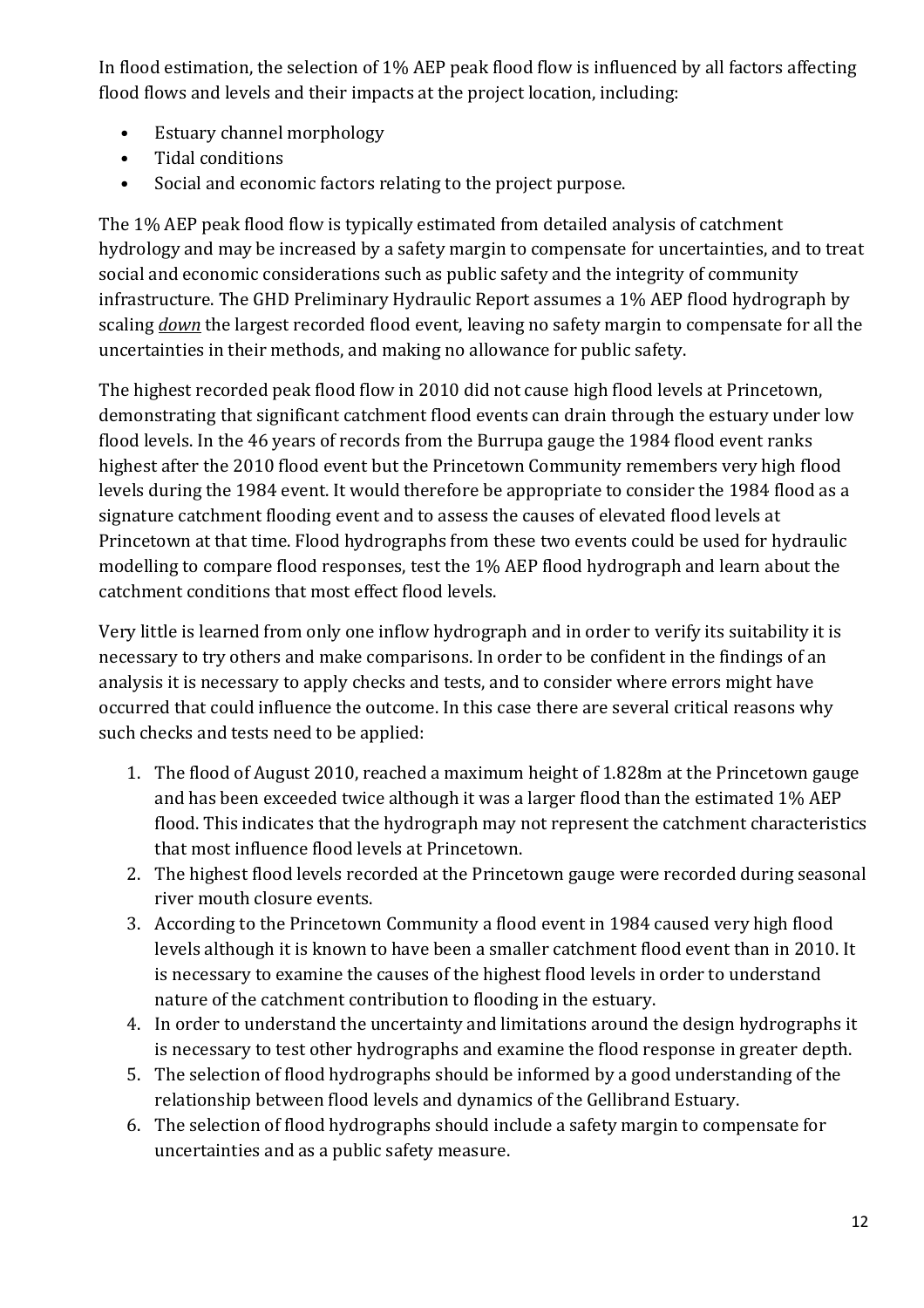Best practice requires flood estimation based on a detailed analysis of the interactions between catchment hydrology and estuarine processes that affect flood levels. There is low certainly in GHD's flood hydrograph estimation and use of the findings should be limited by caution.

## **2.2.4 Hydraulic Modelling**

The hydraulic model uses a 25m grid over the study area, with a 5m grid over areas of interest. The ARR notes:

*Clearly, the smallest feature that can be resolved will be one grid or mesh cell wide. However, if realistic simulation of flow separation and eddy formation behind structures such as bridge abutments is required, then these structures will need to be resolved by a minimum of 6 to 8 grid or mesh cells7.* 

The use of a 5m grid at areas of interest such as the development site, access road and bridge abutments limits the accuracy of findings from hydraulic modelling. Detailed modelling of shallow water flooding is essential for designing cross-drainage and flood-safe infrastructure, and for managing construction around flooding and understanding the impacts of development on fragile aquatic ecosystems.

Hydraulic modelling was undertaken for a set of scenarios using scaled down hydrographs from the 2010 flood event and predetermined 1% AEP flood levels. The modelling assumes fixed riverbed bathymetry and boundary conditions to approximate the more complex dynamic conditions in the Gellibrand Estuary and the Bass Strait.

## **2.2.4.1 Model Calibration**

The hydraulic model was calibrated and validated by simulating the 2010 flood event and adjusting scour parameters in the model to obtain a "best-fit". Two cases were assessed, a Moderate Scour Case and an Increased Scour Case. The moderate scour case was seen to overestimate the peak flood level observed in 2010 and eliminate the tidal variation in the flood level at Princetown. The increased scour case resulted in a significantly lower flood level at Princetown although the observed tidal variation is present. The moderate scour case was adopted for the open estuary mouth modelling scenarios. Neither case is a good match for the calibration event and with an error of 0.6m the model is not well calibrated.

Increasing scour in the model lowered the flood level at Princetown by 0.8 metres and caused the flood level to vary with the tide. These are clear indicators of an important model parameter, but further investigation of scour is not discussed. The link between scour and flood flow is well established in the report and results confirm that a scour function linked with flood flow is required in the model in order to accurately represent the likely range of flood events.

The tidally varying downstream boundary condition was used in the validation process but not for any of the modelled scenarios. The effect of this alteration of boundary conditions from the verification run is not discussed and the unrealistic steady state downstream boundary levels further reduce the reliability of the modelled findings.

l 7 ARR Book 6, Section 4.7.7 Specific Model Development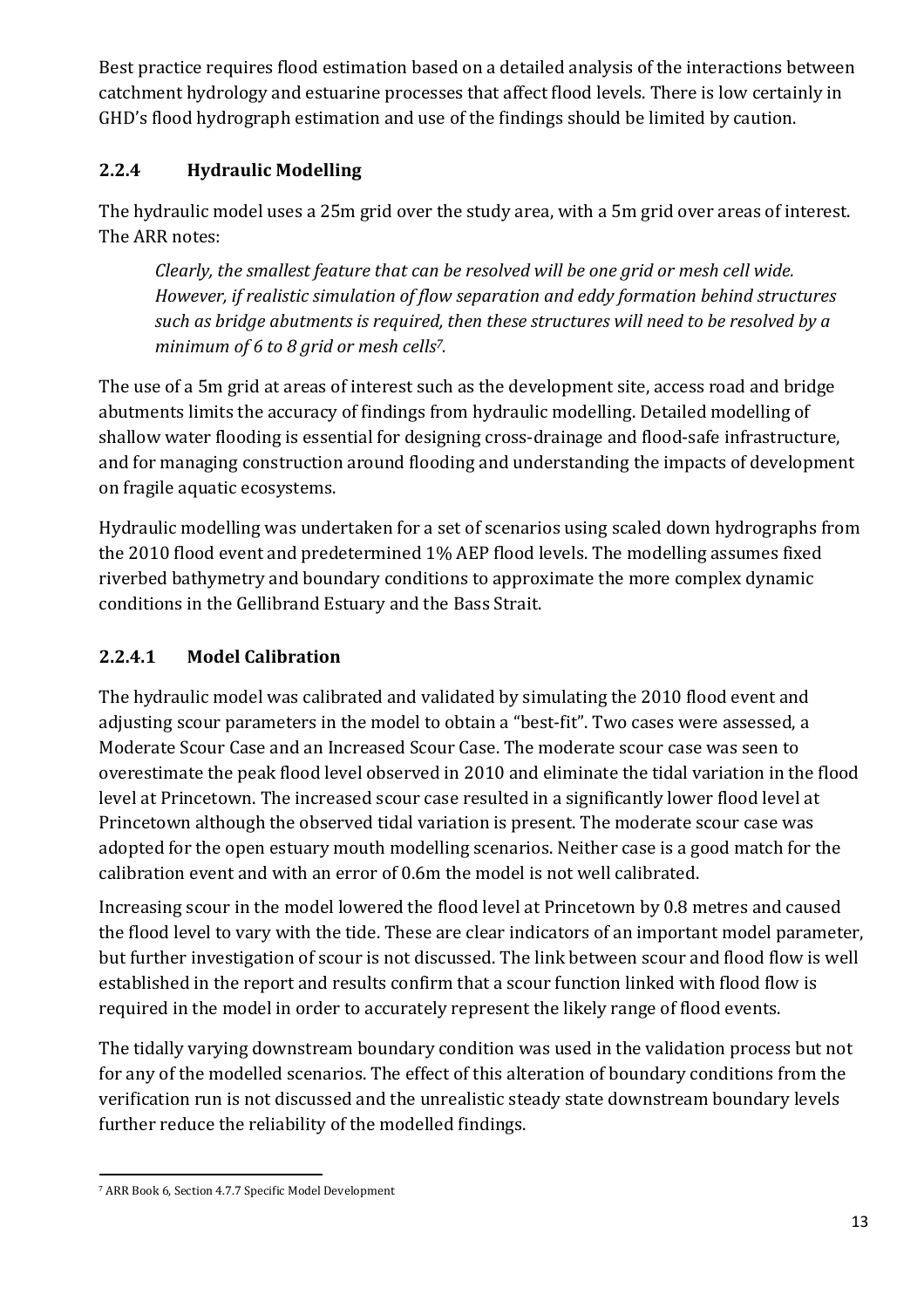### ARR notes:

*Model calibration is the process of comparing model results against measured flood levels and extents and adjusting model parameters to obtain a "best-fit". For flood studies, model calibration is typically carried out on the largest flood for which reliable water level data is available. In studies where more frequent flooding may be important, the model should also be calibrated against measurements taken from a more frequent flood event.<sup>8</sup>*

Calibration and validation of the model was only partially achieved, and it was not calibrated against the frequent flooding that is such an important feature of the Gellibrand estuary. As the model was not calibrated for frequent flood events the uncertainty in these model scenarios is high, and low accuracy must be assumed, which puts severe limitations on use of these findings.

## **2.4.2.2 Modelled Scenarios**

The modelled scenarios have some value because they provide an indication of how floods behave in the Gellibrand Estuary and the impact of the development in the floodplain. In particular, the scenarios demonstrate the sensitivity of the model to the downstream boundary conditions, giving rise to a large range of flood levels at Princetown. However, accuracy is compromised by incomplete validation and the use of unrealistic boundary conditions, including the omission of tidal variations at the downstream boundary. Observations regarding the scenarios are presented in Table 1.

| Scenario ID                                  | Peak<br>Flow<br>(cumecs) | D/S boundary<br>conditions                                                       | Discussion of results<br><b>Flood levels are AHD</b>                                                                                                                                                                                                                                                                                 |
|----------------------------------------------|--------------------------|----------------------------------------------------------------------------------|--------------------------------------------------------------------------------------------------------------------------------------------------------------------------------------------------------------------------------------------------------------------------------------------------------------------------------------|
| Validation<br>Moderate<br><b>Scour Case</b>  | 372                      | Tidal variation<br>based on<br>Portland tides<br>during the 2010<br>flood event. | Modelled flood level at Princetown<br>approximately 2.4m. This is 0.6m higher than<br>the recorded level and does not vary with the<br>tide.                                                                                                                                                                                         |
| Validation<br>Increased<br><b>Scour Case</b> | 372                      | Tidal variation<br>based on<br>Portland tides<br>during the 2010<br>flood event. | Modelled flood level at Princetown<br>approximately 1.6m. This is 0.2m lower than the<br>recorded level and varies with the level of the<br>tide.<br>Increasing scour in the model lowers the<br>modelled flood levels at Princetown by 0.8<br>metres. Slightly less scour might have produced<br>a better fit to the observed data. |
| 1A                                           | 320                      | 1.95m AHD<br>(10% AEP<br>storm surge in<br>2100).<br>River mouth<br>open.        | Modelled flood level at Princetown<br>approximately 2.5m.<br>This is the highest sea level boundary condition<br>modelled with 1% AEP flood flows, but the<br>results show lower flood levels than scenario<br>1B, where the sea level is 1.15m lower. This<br>anomaly is not discussed.                                             |
| 1B                                           | 320                      | 0.8m AHD                                                                         | Modelled flood level at Princetown                                                                                                                                                                                                                                                                                                   |

l 8 ARR Book 6, Chapter 4.3.2. Model Calibration and Validation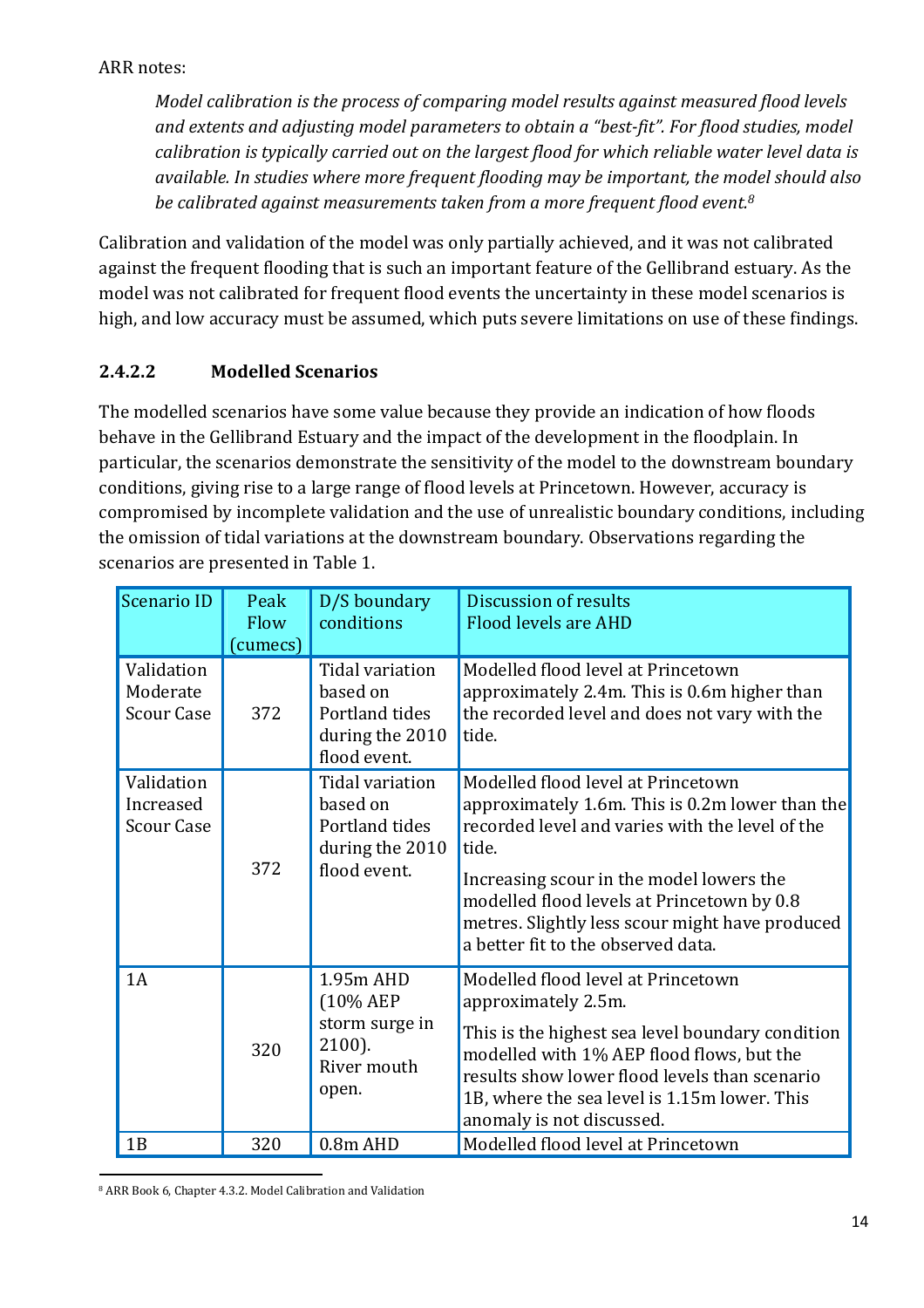|                    |                     | (mean sea level<br>in 2100).<br>River mouth<br>partially closed<br>by 0.8m sand                           | approximately 2.9m. This scenario could<br>represent a present-day situation during a<br>moderate storm surge event and is probably the<br>best estimation of 1% AEP flood levels provided<br>by this study.                                                                                               |
|--------------------|---------------------|-----------------------------------------------------------------------------------------------------------|------------------------------------------------------------------------------------------------------------------------------------------------------------------------------------------------------------------------------------------------------------------------------------------------------------|
|                    |                     | bar.                                                                                                      | A tide level of 1.096m AHD was recorded at<br>Portland on 28 <sup>th</sup> June 2014, although it is<br>unlikely that this level would coincide with a<br>1% AEP flood event. An analysis of their joint<br>probability would provide some confidence in<br>the appropriate sea level boundary conditions. |
| 2A                 | <b>Base</b><br>flow | River mouth<br>closed by 1.8m<br>sand bar.                                                                | In 2015 the flood level peaked at 2.019m at the<br>Princetown gauge due to storm surge<br>overtopping the sand bar and minor catchment<br>flooding. A simulation of this event could have<br>been used to calibrate the model for floods of<br>this kind.                                                  |
| 2B                 | <b>Base</b><br>flow | River mouth<br>closed by 1.4m<br>sand bar.                                                                | The model was not calibrated for this kind of<br>frequent flood event, which indicates present-<br>day average depths and extents during typical<br>closed estuary events.                                                                                                                                 |
| 3A                 | 145                 | $2.9m$ AHD<br>(1% AEP storm<br>surge in 2100).<br>River mouth<br>partially closed<br>by 0.8m sand<br>bar. | Modelled flood level at Princetown<br>approximately 2.9m. This scenario<br>demonstrates that very high flood levels are<br>possible from moderate flood events, a finding<br>that is confirmed by previous modelling<br>undertaken for Corangamite Catchment<br>Management Authority in 20089.             |
| 4E-100             |                     | Sea level<br>constant at                                                                                  | Modelled flood level at Princetown<br>approximately 2.2m                                                                                                                                                                                                                                                   |
| 4P1-100<br>4P2-100 | 320                 | 0.0m AHD<br>River mouth                                                                                   | 0.2m lower than the calibration scenario, where<br>the peak flow is higher by 52 cumecs and mean<br>sea level is higher by approximately 0.1m                                                                                                                                                              |
|                    |                     | open.                                                                                                     | 0.7m lower than scenario 1B, where mean sea<br>level is higher by 0.8m                                                                                                                                                                                                                                     |
| 4E-010<br>4P1-010  | 145                 | Sea level<br>constant at<br>0.0m AHD.                                                                     | These scenarios show that raising the Old<br>Coach Road diverts flood flows from<br>significant areas of floodplain. This problem is                                                                                                                                                                       |
| 4P2-010            |                     | River mouth<br>open.                                                                                      | acute during more frequent flood events, when<br>some parts of the estuary marshes will be<br>prevented from flooding.                                                                                                                                                                                     |

|  |  |  |  |  |  |  |  |  | <b>Table 1 - Observations on the Modelled Scenarios</b> |
|--|--|--|--|--|--|--|--|--|---------------------------------------------------------|
|--|--|--|--|--|--|--|--|--|---------------------------------------------------------|

The results from the number 4 scenarios indicate flood level afflux in 4mm ranges which is well beyond the tolerance of the modelling approach. Use of these findings should be limited by extreme caution.

 9 Environmental Water Requirements of the Gellibrand Estuary: Final Estuary FLOWs Report by Lloyd Environmental Pty Ltd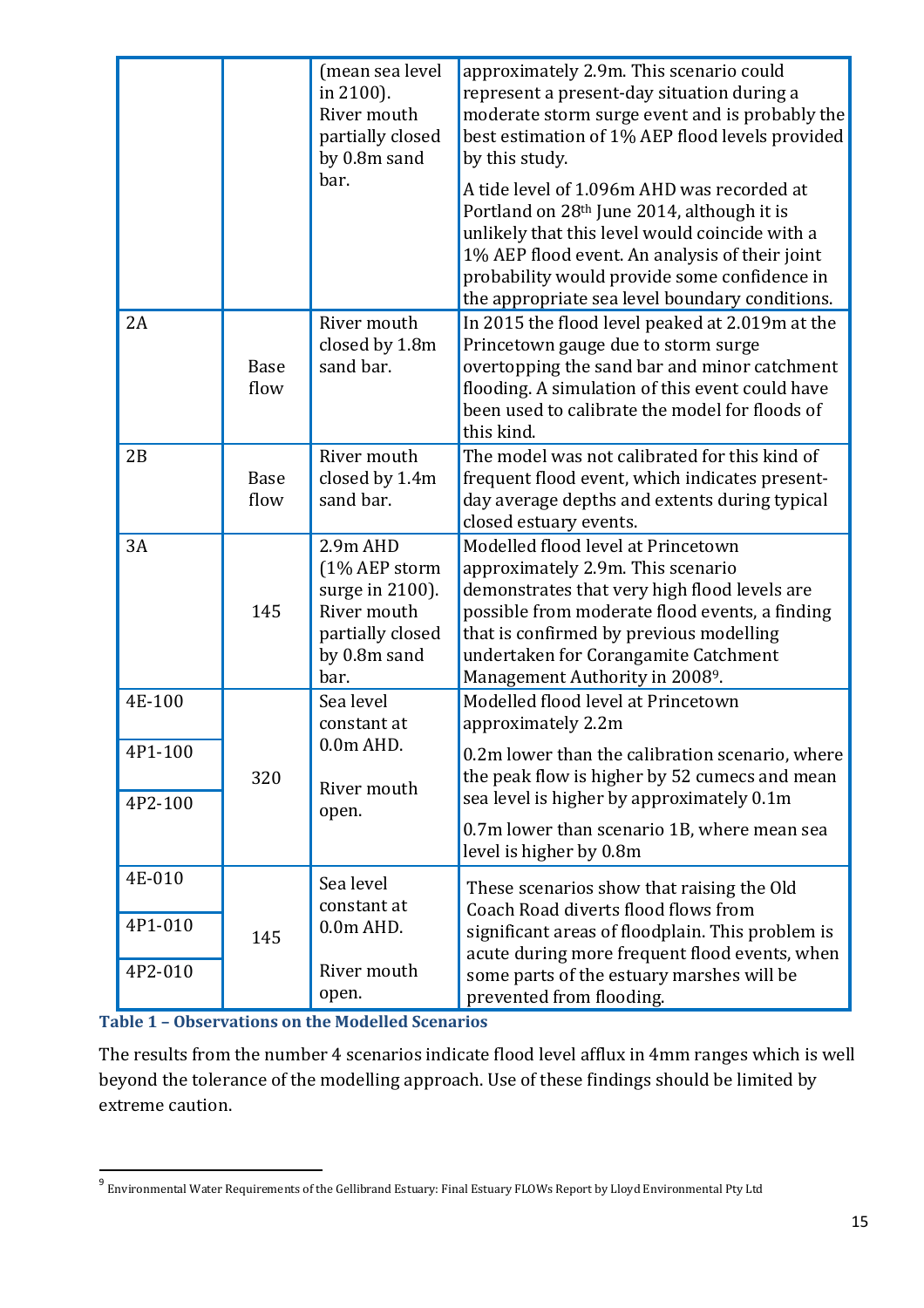The GHD report does not discuss modelling of the likely range of flood events or attempt to verify a 1% AEP flood level of 2.3m AHD. No analysis is provided to support the assumption of this flood level, although the findings from the modelled scenarios do not support it: Scenario 1B, uses the estimated 1% AEP flood flow and a downstream boundary representing a sand bar and sea level of 0.8m AHD. Although it's unlikely that a sand bar would be present under such conditions it makes little difference because the inertia of the ocean is an effective barrier at the river mouth. In this scenario the flood level at Princetown is 2.9m AHD, demonstrating that much higher flood levels can be caused by smaller floods than occurred in 2010 if the tidal conditions are unfavourable.

The modelling shows that flood flow is not the only factor affecting flood levels at Princetown, the effects of scour and variations in sea level are also very significant. The modelled scenarios show flood levels at Princetown varying by 0.7m in 1% AEP flood events due to variations in sea level, and 0.8m due to variations in scour. The GHD report does not examine the combinations of these factors that influence flood levels and conditions at Princetown.

A tide level of 1.096m AHD was recorded at Portland on 28th June 2014, although it is unlikely that this level would coincide with a 1% AEP flood event. An analysis of their joint probability would provide some confidence in the appropriate sea level boundary conditions. The ARR Guide to Flood Estimation provides advice on flood estimation in estuarine areas where flood levels are influenced jointly by flood flow and sea level conditions, and notes that the range of possible flood levels is significantly increased in the joint probability zone10. This is not reflected in the GHD report, which assumes that 1% AEP flood levels are not influenced by sea levels. The ARR guidelines provide advice on appropriate methods for flood estimation in the joint probability zone<sup>11</sup> which is not followed in the GHD report.

In present-day conditions it is not uncommon for the tide to remain above 0.8m AHD at Princetown for several hours. Under these conditions, according to the modelling of Scenario 1B the flood height at the Princetown reaches approximately 2.9m AHD. With larger flood flows such as the 600 cumecs indicated by the Regional Flood Frequency Estimation, 1% AEP flood levels over 3 metres are to be expected which make the Gellibrand Estuary unsafe for development.

### **2.2.5 Contentions**

l

- 1. In order to make confident predictions about flooding in the Gellibrand estuary it is necessary to first understand it. However, investigating the complex relationships between catchment rainfall, intermittent river mouth closures, scour, variations in sea level and other oceanic forces that give rise to peak flood levels is *not* the purpose of the GHD report. Its purpose is to provide a preliminary assessment of flooding from a set of scenarios including a range of flood events and various closed estuary conditions, with emphasis on the determination of 1% AEP flood conditions.
- 2. The highest flood level in the eight years recorded at the Princetown gauge occurred while the river mouth was closed, and the largest magnitude flood in 50 years of flow

 $10$  ARR Book 6, Chapter 5.1. Interaction of Coastal and Catchment Flooding

 $11$  ARR Book 6, Section 5.3. Flood Estimation Approaches for the Joint Probability Zone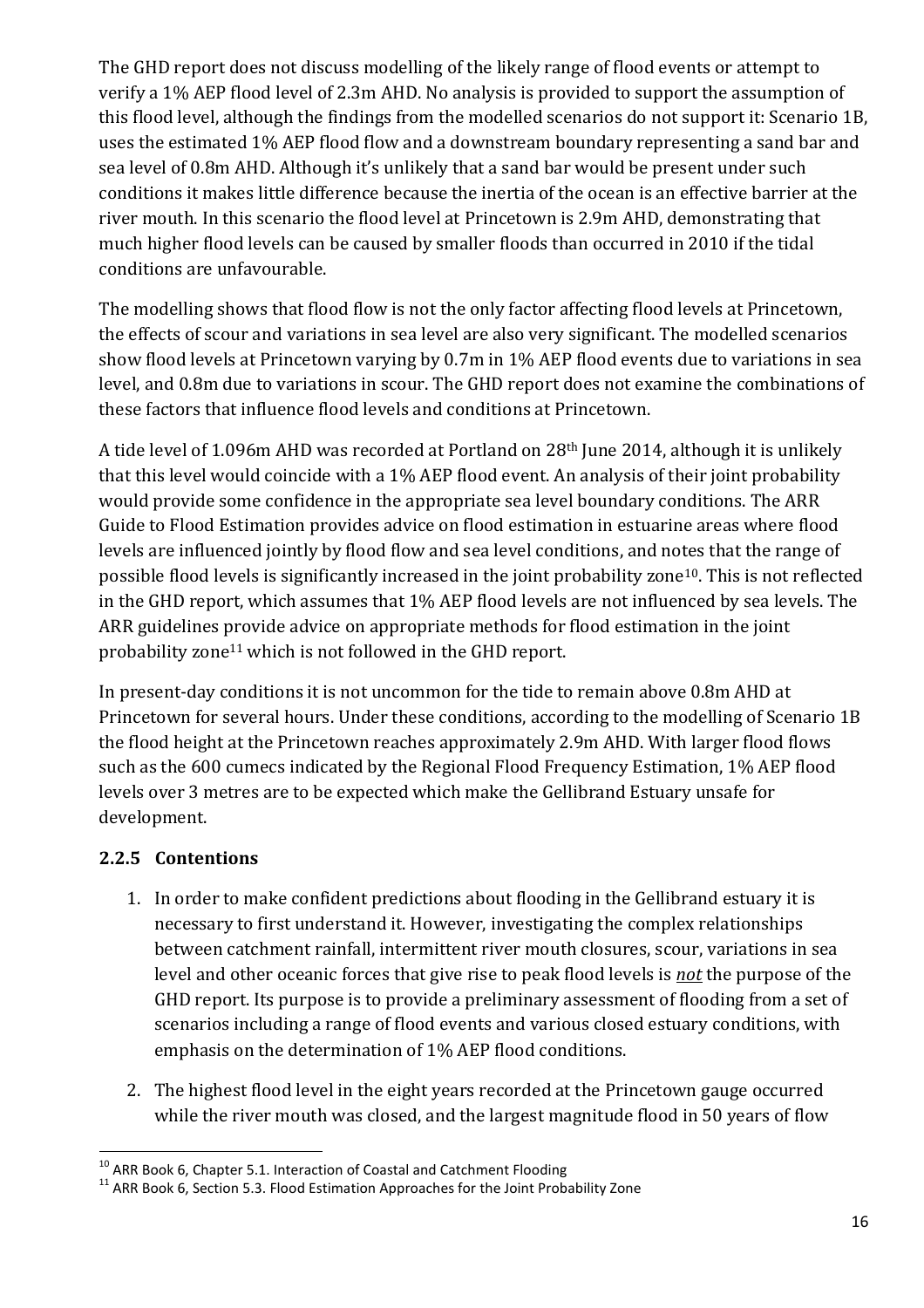gauging does not stand out in the Princetown flood level record. These erratic signals indicate a highly irregular system, and a difficult one to model. By modelling aspects of the system as discreet scenarios the complexity that defines and regulates the system is lost. The conditions that define the scenarios do not accurately represent the system, so the findings of modelling are inherently unreliable estimates of system trends.

3. Flood estimation and modelling use numerical methods which provide opportunities for bias to affect project outcomes. It is sometimes easy to overlook and dismiss evidence that does not support a guiding hypothesis or that runs counter to any underlying assumptions. The assumptions used in the GHD report render unnecessary much examination of evidence, and evidence of higher flood levels at Princetown and larger historic floods was overlooked. The use of such profound assumptions is common practice for rapid assessment projects but is not considered good practice where safety is a consideration. The ARR notes:

> *…the primary criterion for the selection of the methods recommended in ARR is that the methods should be based on observed flood data in the region of interest and have been peer reviewed by the profession.*

> *In early editions of Australian Rainfall and Runoff, application of this criterion was not always possible because of the paucity of observed flood data technology limitations and the limited analysis of the available data. Hence it was necessary to recommend many arbitrary methods based purely on engineering judgement.*

> *For significant portions of Australia, this is no longer the case, and data are available for the development of techniques that have undergone review by the profession from both a scientific and a practical perspective. In these regions, the continued use of arbitrary design methods and information cannot be justified12.*

GHD's 1% AEP flood estimation is based on limited hydrological data although there are extensive records including more than a hundred years of rainfall data indicating that the 1% AEP flood conditions are likely to be underestimated (refer to the Appendix for details).

- 4. In the design of a 1% AEP flood hydrograph it is common practice to use the hydrograph from the largest recorded flood event as a template. Typically, the hydrograph is scaled up to compensate for uncertainties in the methods used and a safety factor is added to ensure public safety and protect community infrastructure. However, in the case of the GHD report the 1% AEP flood hydrograph is assumed by scaling *down* the hydrograph from a flood that did not produce significant flood levels at Princetown, with no safety margin to compensate for the many uncertainties in the methods used and making no allowance for public safety.
- 5. Construction of the proposed roadways, car parks, buildings and landscaping will significantly alter the dynamics of the floodplain by diverting flood flows, particularly during frequent shallow water flooding events. Managing flood flows around the proposed infrastructure and construction sites will require careful drainage designs to protect against the corrosive effects of frequent flooding and avoidable environmental

l 12 ARR Book 3, Chapter 1.3 Selection of Method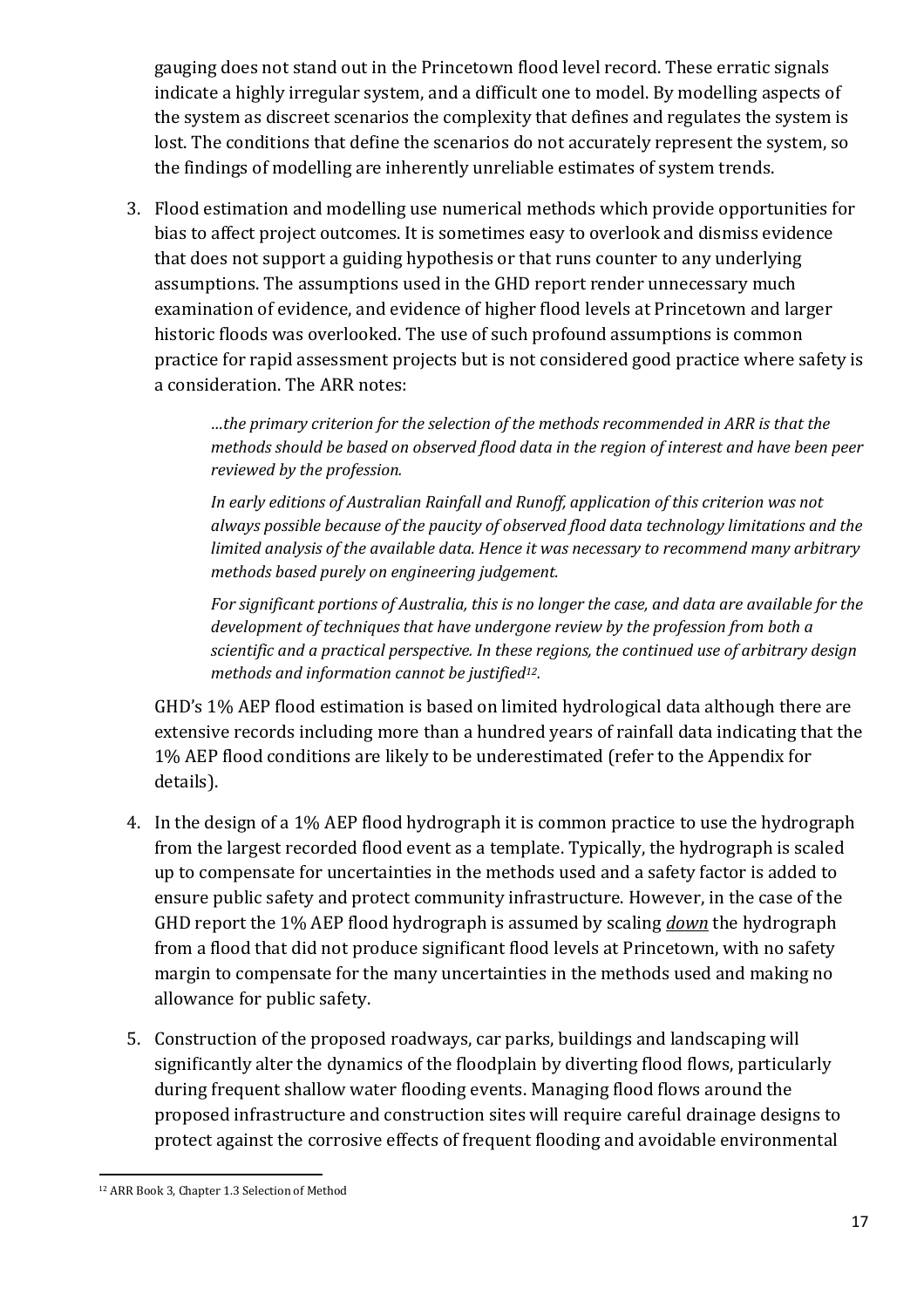damage. A more detailed examination of shallow water flooding is required in order to accurately assess and manage the environmental impacts of the development.

- 6. The GHD modelling appears to support the evidence of history in finding that large flood flows can result in much higher flood levels than have so far been recorded at the Princetown gauge. This finding is further supported by a previous investigation undertaken for the Corangamite Catchment Management Authority in 200813, which indicates that flood levels at the location of the Princetown gauge can reach over 2.5m AHD due to moderate flood flows.
- 7. The intermittent closure of the river mouth and morphological changes in the estuary during flood events are critical in determining peak flood levels. Scour in the estuary and at the river mouth increases with flood flow and modifies the channel, which can significantly impact peak flood levels. It is important to understand the seasonal geomorphology of the river mouth and estuary channels, to identify trends in their behaviour due to gradual changes in sea level and to accurately predict the likely impacts of climate change and long-term sea level rise so that the hazards of developing in the estuary are known prior to construction.
- 8. The effects of climate change are discussed in the GHD Preliminary Hydraulic Report and addressed by elevating habitable building. However, the nature of present and future flood hazards in the Gellibrand Estuary remains largely unknown and the risks are increasing due to climate change. There are significant gaps in current knowledge about the Gellibrand Estuary, including channel morphology, shoreline recession and landslide risk (Gellibrand is identified as a high-risk area by the Corangamite CMA14) combined with the effects of higher sea levels. The estuary is very vulnerable to the impacts of climate change and this vulnerability must be addressed for safe development in the estuary.

 $\overline{a}$ 

<sup>13</sup> Environmental Water Requirements of the Gellibrand Estuary: Final Estuary FLOWs Report by Lloyd Environmental Pty Ltd

<sup>&</sup>lt;sup>14</sup> CCMA Landslide and Erosion Database, 2005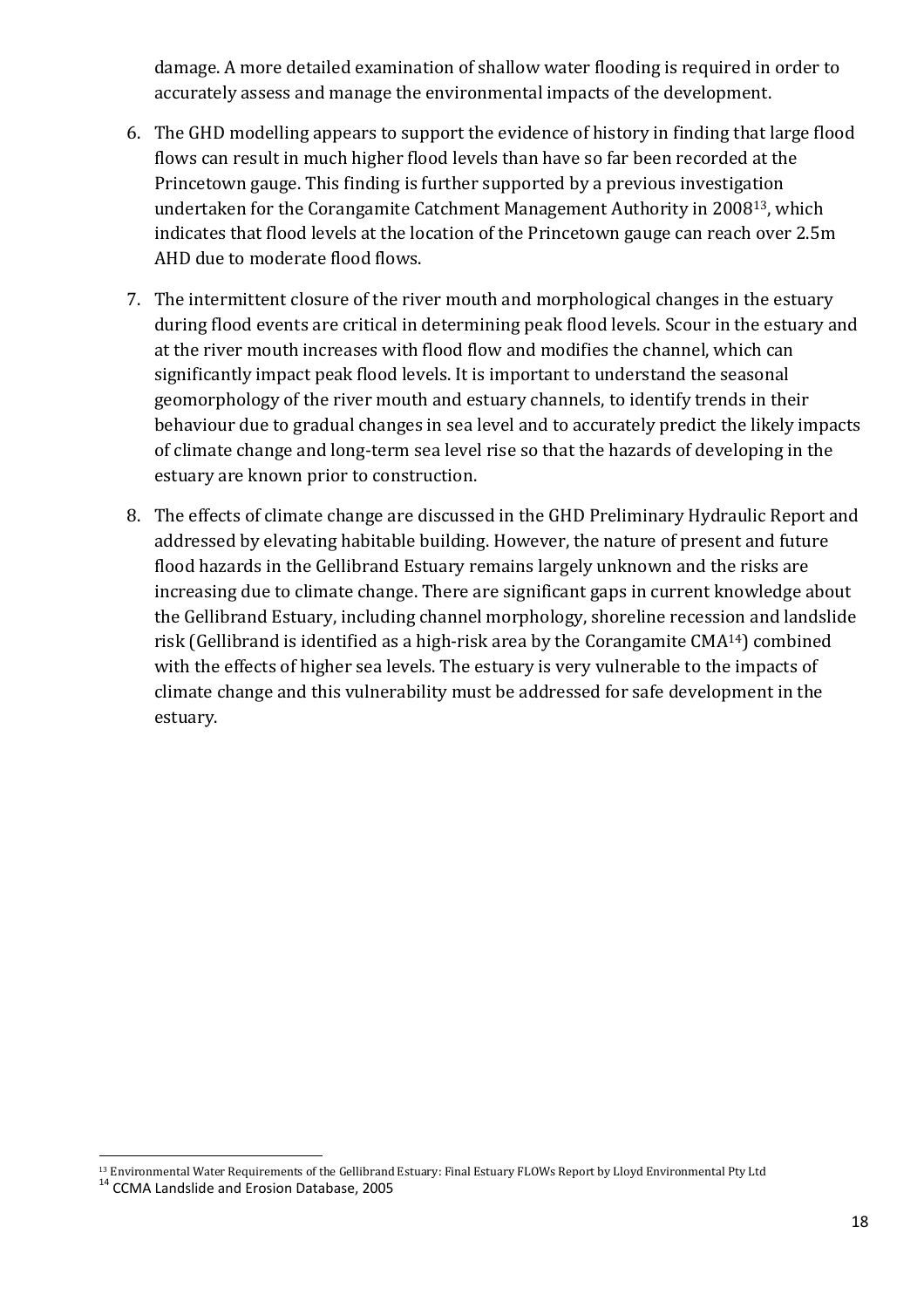### **3 Floodplain Management**

### **3.1 Background to Floodplain Management**

The mission of floodplain management is to live safely with flooding. Flooding is a common occurrence in Australia, its effects are known to most Australians and we rely on the execution of good governance to keep risk and exposure to acceptable levels. Effective floodplain management balances the social benefits of occupying the floodplain with environmental benefits of flooding while limiting the impacts of flooding on the community.

Floodplain Management in Australia is guided by Australian Institute for Disaster Resilience *Handbook 7, Managing the Floodplain: A Guide to Best Practice in Flood Risk Management in Australia*, and other guidelines produced by State and local governments.

### Handbook 7

This handbook aims to encourage practice that works towards the following vision for flood risk management in Australia.

*Floodplains are strategically managed for the sustainable long-term benefit of the community and the environment, and to improve community resilience to floods.* 

Best practice requires the consideration and management of flood impacts to existing and future development within the community. It aims to improve community flood resilience using a broad risk management hierarchy of avoidance, minimisation and mitigation to:

- limit the health, social and financial costs of occupying the floodplain
- increase the sustainable benefits of using the floodplain
- improve or maintain floodplain ecosystems dependent on flood inundation.

Best practice promotes understanding flood behaviour so that the full range of flood risk to the community can be understood, effectively communicated and, where practical and justifiable, mitigated. It facilitates informed decisions on the management of this risk, and economic investment in development and infrastructure on the floodplain.

Best practice floodplain management involves all the affected community, all emergency response personnel, and all levels of government, supported by sound science and in alliance with competent industry professionals.

In Victoria, floodplain management is coordinated and regulated by the planning system and refers to Catchment Management Authorities for flood advice. Local planning schemes include flood overlays to trigger referrals and development controls, and where flood overlays are absent the Catchment Management Authorities assist in the determination of appropriate development controls.

The Victoria Planning Provisions are the regulatory framework for the implementation of State, regional and local policies affecting land use and development. The relevant flood provisions current in 2016 are referred to for this review.

## **3.2 Review of Floodplain Management**

Public safety demands careful analysis of potential hazards and this is provided for in planning policies that are designed to prevent decisions based upon assumptions. In the case of PP2016/126 no guarantee of public safety is provided because the decision was based upon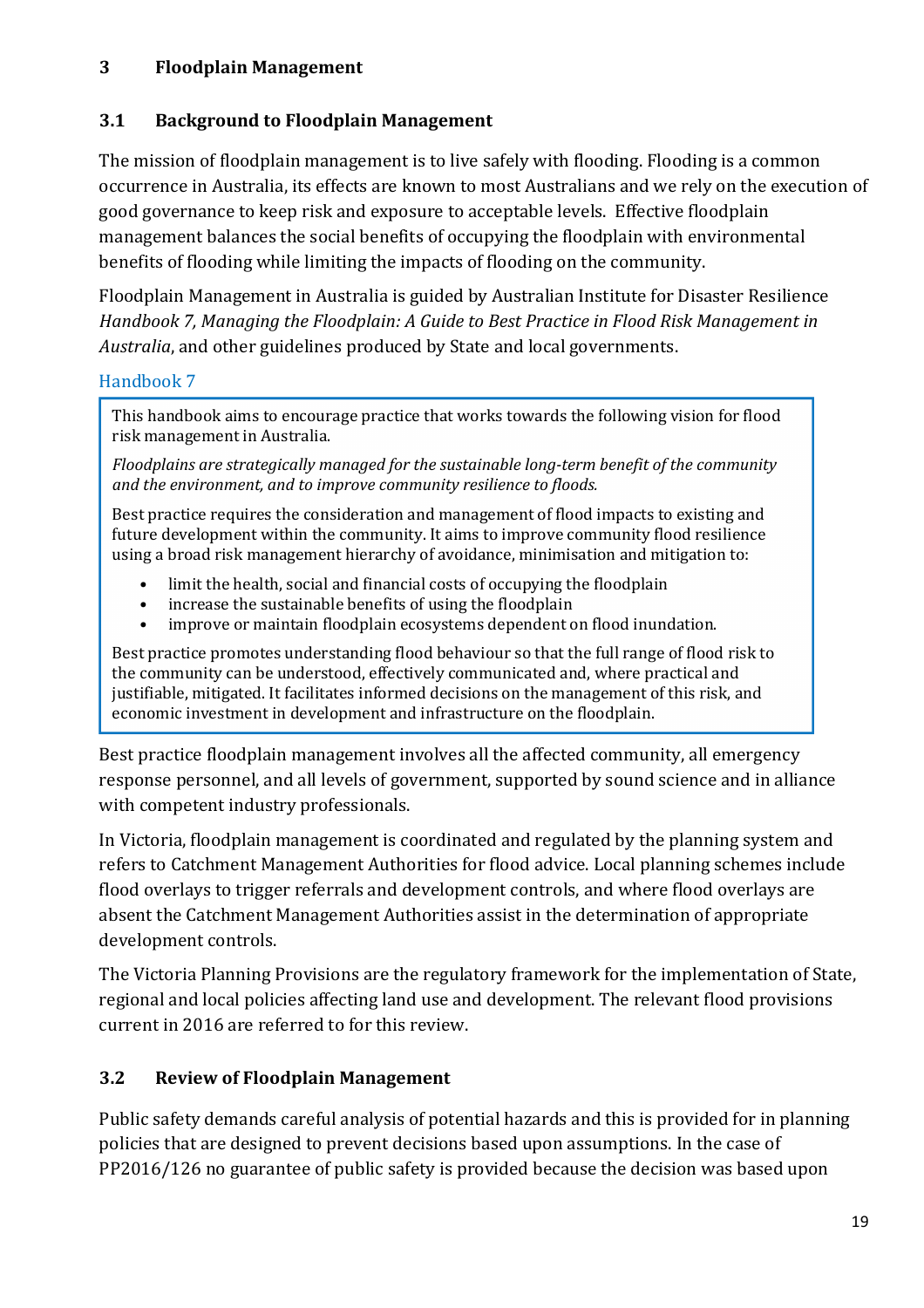assumptions about flood hazards. Furthermore, evidence indicates that actual flood hazards are far worse than the assumed flood hazards and development would jeopardise public safety and endanger the lives of emergency services personnel. This case has not achieved best practice floodplain management and is a far cry from the vision for Australian flood risk management.

Key steps in the regulation process do not appear to have been undertaken with due care.

- 1. The directions of Victoria Planning Provisions Clause 13, Environmental Risks are not followed.
- 2. The directions of Victoria Planning Provisions Clause 13.01-1, Coastal inundation and erosion are only partially followed.
- 3. The directions of Victoria Planning Provisions Clause 13.02-1 Floodplain Management are only partially followed.
- 4. Ministerial Direction-13, Managing Coastal Hazards and the Coastal Impacts of Climate Change is not followed.
- 5. Planning Practice Note 53, Managing coastal hazards and the coastal impacts of climate change is only partially followed.
- 6. The aims of the CCMA Floodplain Management Strategy are not addressed.
- 7. The requirements outlined in the Victorian Floodplain Management Strategy & industry best practice guidelines are not satisfied by the GHD Preliminary Hydraulic Report.
- 8. The objectives of the Victorian Coastal Strategy are not achieved.
- 9. Corangamite CMA's commitment to preserve and protect the Gellibrand Estuary is not honoured.

## **3.2.1 VPP Clause 13, Environmental Risks**

Planning should adopt a best practice environmental management and risk management approach which aims to avoid or minimise environmental degradation and hazards. Planning should identify and manage the potential for the environment, and environmental changes, to impact upon the economic, environmental or social well-being of society.

In the case of PP2016/126, no attempt has been made to achieve best practice environmental management and risk management. The consideration of risks associated with flooding, coastal hazards and climate change is done lightly, and not in the manner required by this policy.

In order to satisfy this policy a detailed flood study is required, based on catchment hydrology and including dynamic modelling of the river mouth and estuary channels. The flood study would discover why flood levels at Princetown during the largest recorded flood were so much lower than flood levels from smaller floods and quantify the effects of sea level variations and intermittent river mouth closures. The flood study would inform a coastal hazard vulnerability assessment examining the likely impacts of changing environmental conditions and hazard consequences in order to ensure public safety into the future. The rapid assessment used in the case of PP2016/126 provides little insight into the present and future flood hazards in the Gellibrand Estuary and does not satisfy this policy.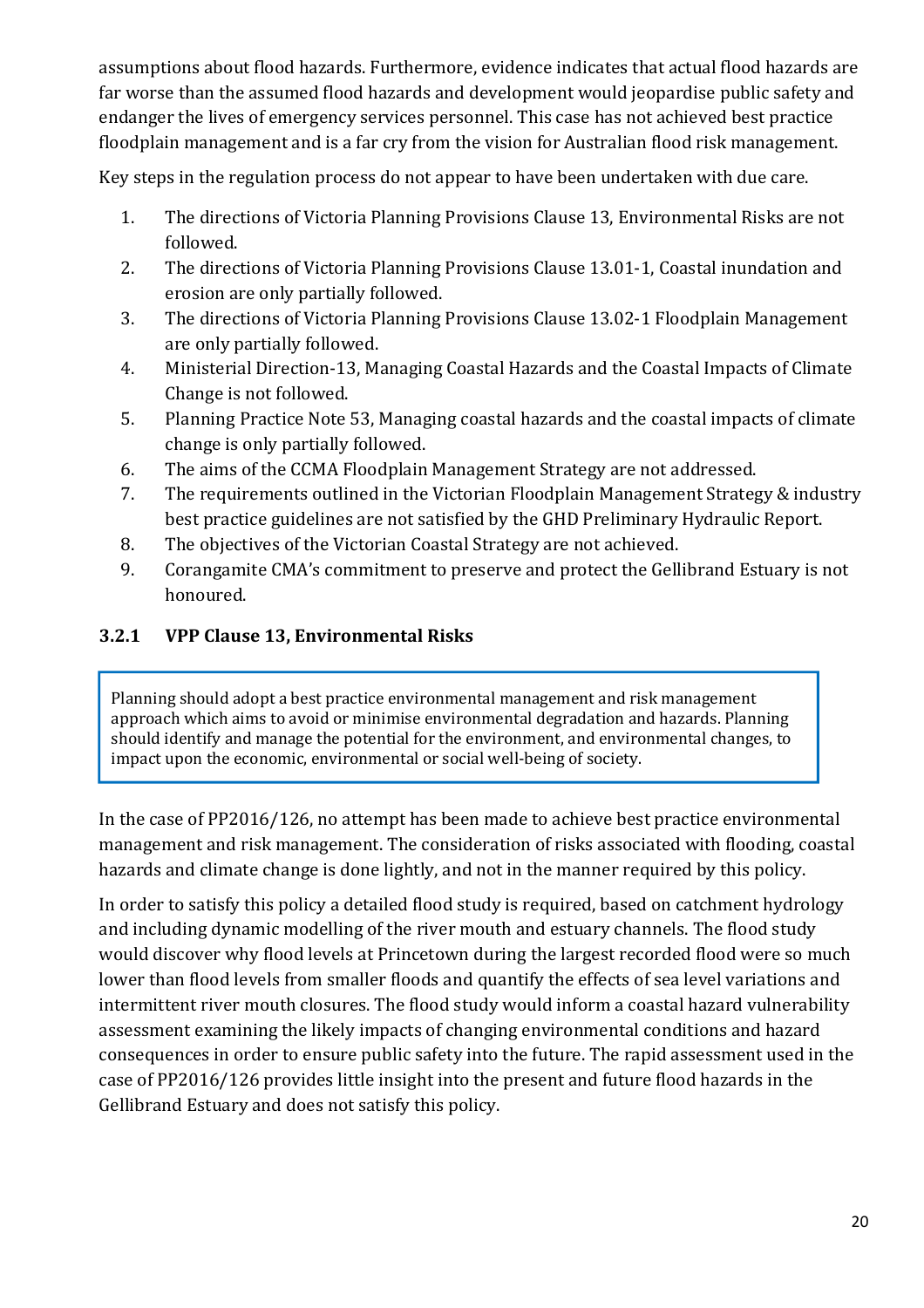### **3.2.2 VPP Clause 13.01-1, Coastal Inundation and Erosion**

#### **Objective**

To plan for and manage the potential coastal impacts of climate change.

#### **Strategies**

In planning for possible sea level rise, an increase of 0.2 metres over current 1 in 100 year flood levels by 2040 may be used for new development in close proximity to existing development (urban infill).

Plan for possible sea level rise of 0.8 metres by 2100, and allow for the combined effects of tides, storm surges, coastal processes and local conditions such as topography and geology when assessing risks and coastal impacts associated with climate change.

Consider the risks associated with climate change in planning and management decision making processes.

For new greenfield development outside of town boundaries, plan for not less than 0.8 metre sea level rise by 2100.

Ensure that land subject to coastal hazards are identified and appropriately managed to ensure that future development is not at risk.

Ensure that development or protective works seeking to respond to coastal hazard risks avoids detrimental impacts on coastal processes.

Avoid development in identified coastal hazard areas susceptible to inundation (both river and coastal), erosion, landslip/landslide, acid sulfate soils, bushfire and geotechnical risk.

#### **Policy guidelines**

Planning must consider as relevant:

- *The Victorian Coastal Strategy* (Victorian Coastal Council, 2008).
- Any relevant coastal action plan or management plan approved under *the Coastal Management Act 1995* or National Parks Act 1975.
- Any relevant Land Conservation Council recommendations.

In the case of PP2016/126 some of the requirements of this policy are observed by the designs outlined in the GHD Preliminary Hydraulic Report, but no provision is made for future risk, and the impacts of climate change on this development are uncertain. The direction to avoid development in identified coastal hazard areas is not followed.

Coastal hazards associated with the Gellibrand Estuary are identified in the Corangamite Regional Floodplain Management Strategy but have not yet been assessed. The Strategy notes as a Priority Risk Area:

*Major risks relate to the potential coastal inundation of the Great Ocean Road at Princetown (this could occur in combination with riverine flooding from the Gellibrand River).* 

The Strategy lists as a medium priority action:

*Seek funding to investigate the berm dynamics for the lower Gellibrand River estuary. This action needs to link in with any Coastal Hazard Assessment and could include recommendations for planning controls in estuarine areas.* 

The policy requirement is to ensure that coastal hazards are appropriately managed and to avoid development in identified coastal hazard areas. In the case of PP2016/126, a permit has been issued to develop in an identified coastal hazard area in opposition to the requirements of this policy.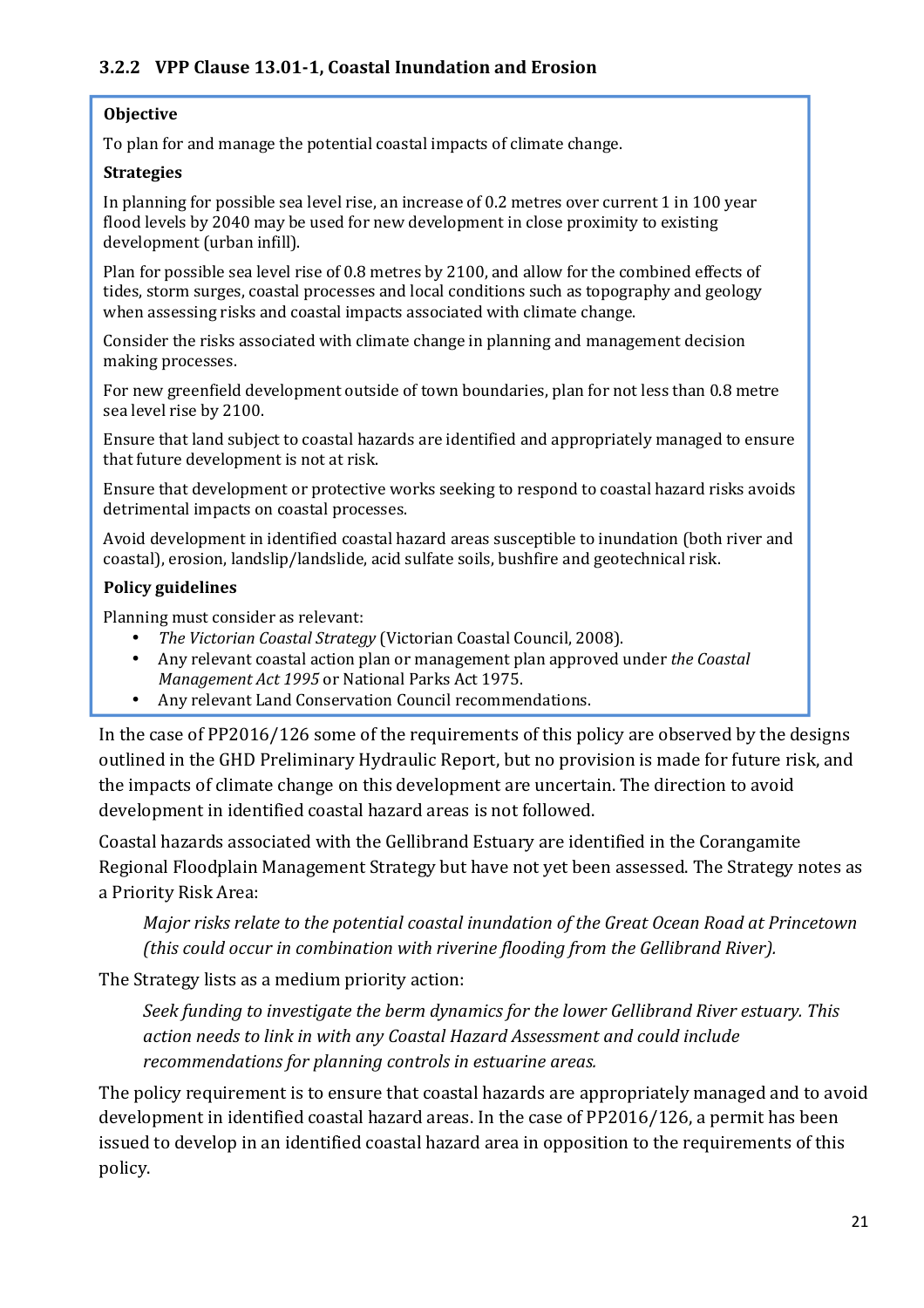*Guidelines for Coastal Catchment Management Authorities: Assessing development in relation to sea level rise*, published by the Department of Sustainability and Environment in June 2012, is intended to provide instructions regarding the application of Clause 13.01 of the State Planning Policy Framework. The guidelines explain the coastal inundation and erosion policy and as an additional strategy requires CMAs to:

*Apply the precautionary principle to planning and management decision-making when considering the risks associated with climate change.* 

It also advises:

*Development should be avoided in wetlands and areas which in the opinion of the CMA pose an unacceptable flood hazard. These areas should be preserved for recreational or other low-intensity passive uses that promote environmental values.* 

The guidelines do not appear to have been applied in the case of PP2016/126.

In order to satisfy this policy a coastal hazard vulnerability assessment is required, augmenting a detailed flood study and including dynamic modelling of the river mouth and estuary channels under future climate scenarios. The assessment would quantify the effects of the changing climate on existing and future hazards in the estuary and at the river mouth and determine hazard management strategies to ensure public safety into the future. The rapid assessment used in the case of PP2016/126 does not satisfy this policy.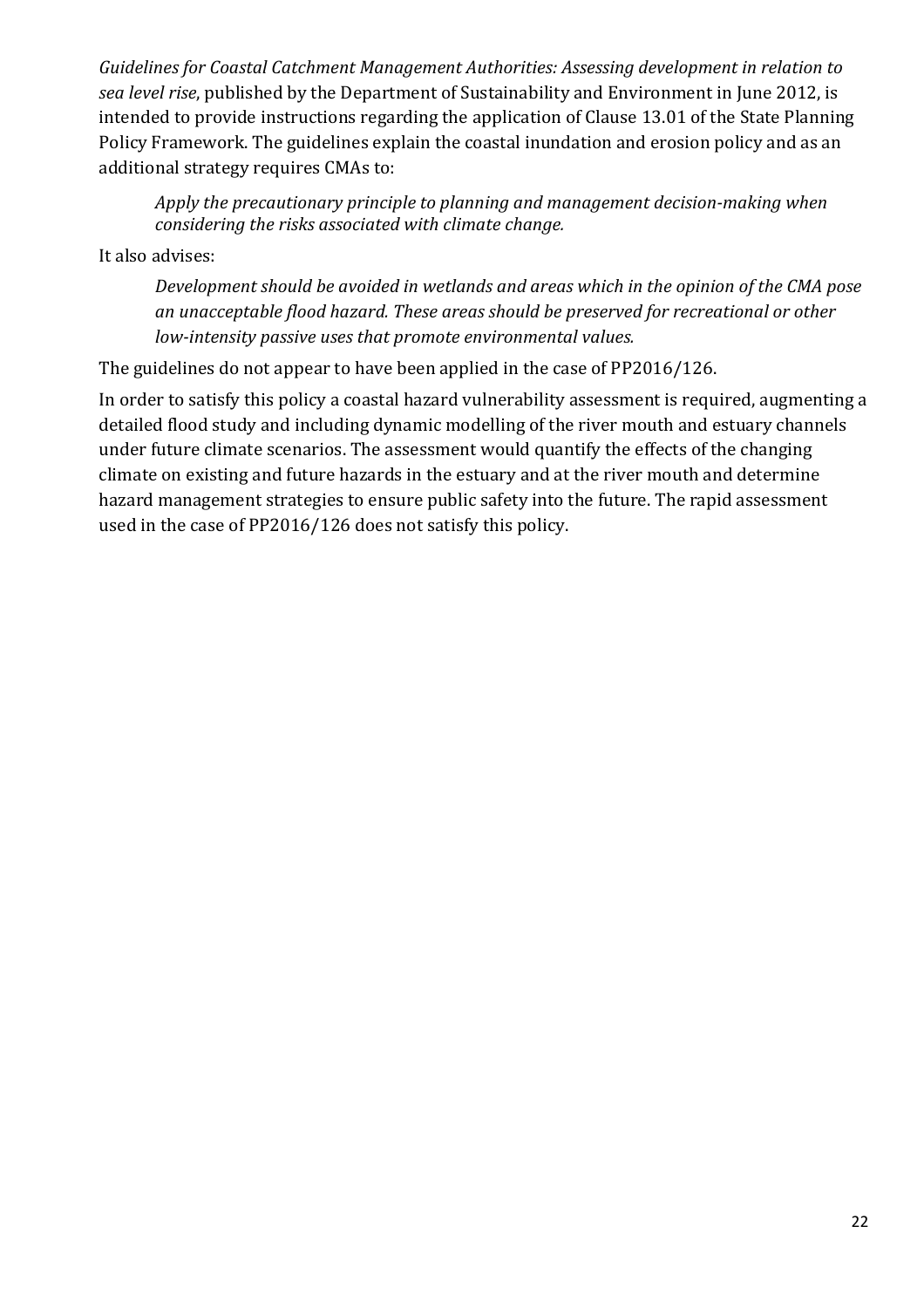#### *Objective*

To assist the protection of:

- Life, property and community infrastructure from flood hazard.
- The natural flood carrying capacity of rivers, streams and floodways.
- The flood storage function of floodplains and waterways.
- Floodplain areas of environmental significance or of importance to river health.

#### *Strategies*

Identify land affected by flooding, including floodway areas, as verified by the relevant floodplain management authority, in planning scheme maps. Land affected by flooding is land inundate by the 1 in 100 year flood event or as determined by the floodplain management authority.

Avoid intensifying the impacts of flooding through inappropriately located uses and developments.

Locate emergency and community facilities (including hospitals, ambulance stations, police stations, fire stations, residential aged care facilities, communication facilities, transport facilities, community shelters and schools) outside the 1 in 100 year floodplain and, where possible, at levels above the height of the probable maximum flood.

Locate developments and uses which involve the storage or disposal of environmentally hazardous industrial and agricultural chemicals or wastes and other dangerous goods (including intensive animal industries and sewage treatment plants) must not be located on floodplains unless site design and management is such that potential contact between such substances and floodwaters is prevented, without affecting the flood carrying and flood storage functions of the floodplain.

#### *Policy guidelines*

Planning must consider as relevant:

- *State Environment Protection Policy (Waters of Victoria).*
- Regional catchment strategies and special area plans approved by the Minister for Environment and Climate Change.
- Any floodplain management manual of policy and practice, or catchment management, river health, wetland or floodplain management strategy adopted by the relevant responsible floodplain management authority.
- Any best practice environmental management guidelines for stormwater adopted by the Environment Protection Authority.
- *Victoria Floodplain Management Strategy* (Department of Natural Resources and Environment, 1998).

This policy seeks to protect floodplains from inappropriate uses, such as a very large restaurant and hotel facility and the storage and handling of large volumes of raw sewage. In the case of PP2016/126, the requirement of this policy to identify flood affected land is only partially accomplished by rapid appraisal methods with very low reliability.

The policy and guidelines require best practice standards in the estimation of 1% AEP flood conditions and this has not been achieved in the GHD Preliminary Hydraulic Report; the estimated 1% AEP flood flow is very low compared with a Regional Flood Frequency Estimation for the catchment, and the 1% AEP flood level is assumed and very low compared with the available evidence. The flood modelling is undertaken using a poorly calibrated model and the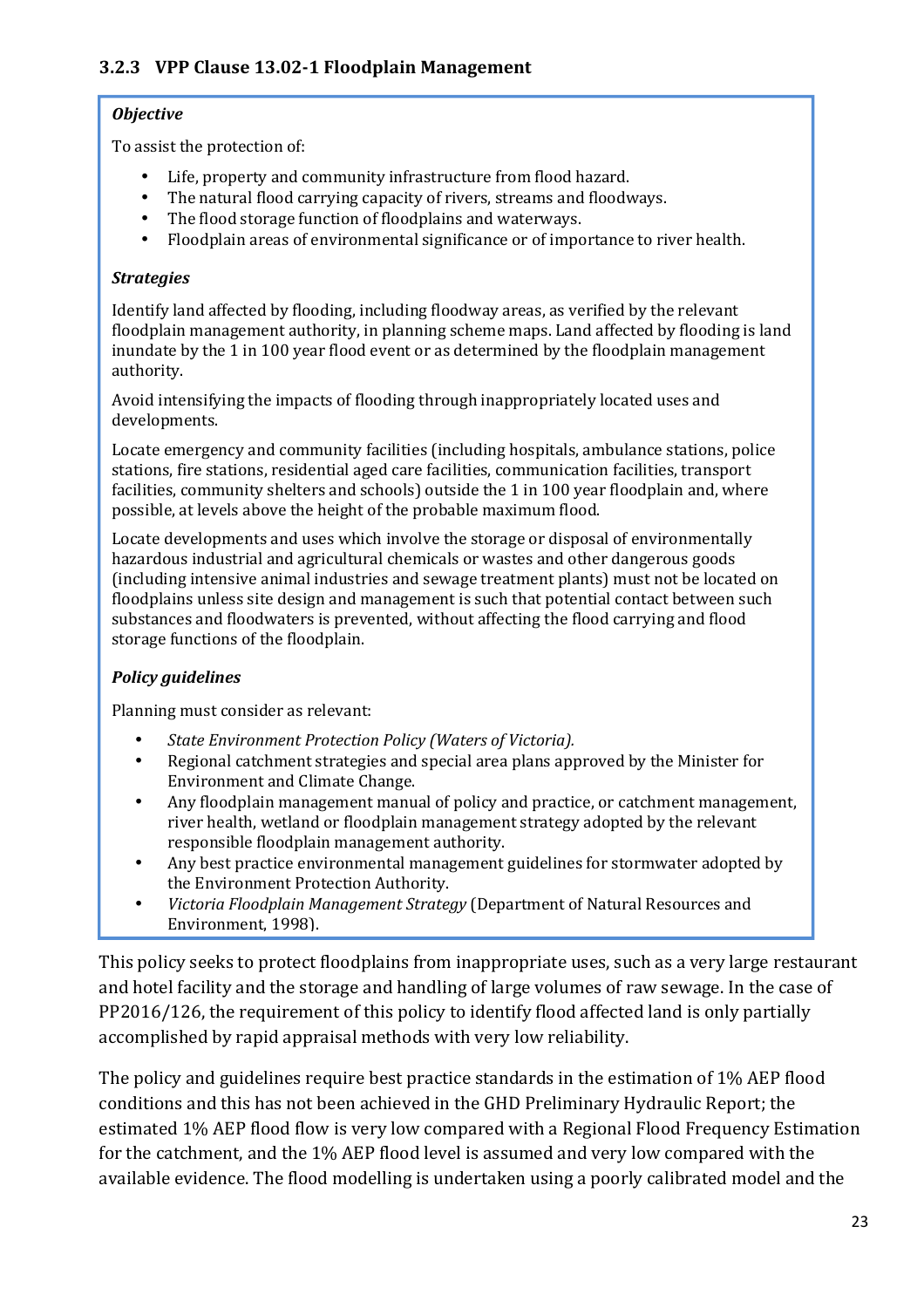influence of sea level variations and intermittent river mouth closures is not analysed. The findings of the study have very low certainty and use should be limited by extreme caution.

In order to satisfy this policy a detailed flood study is required, based on catchment hydrology and including dynamic modelling of the river mouth and estuary channels. The flood study would discover why flood levels at Princetown during the largest recorded flood were so much lower than flood levels from smaller floods and quantify the effects of sea level variations and intermittent river mouth closures. The rapid assessment used in the case of PP2016/126 does not satisfy this policy.

Planning Practice Note 12, *Applying the Flood Provisions in Planning Schemes: A Guide for Councils*, was introduced by the Department of Environment, Land, Water and Planning in June 2015 and is a clear guide to the requirements and standards that are to be applied to flood prone land. In particular PPN12 notes:

*Where adequate flood maps have not been prepared for a particular area, all available local knowledge should be documented and a flood mapping investigation should be initiated.* 

*If detailed information on flooding is not available, in the interim the floodplain management authority should identify land known to be subject to inundation as best it can and the LSIO should be applied, even if the LSIO boundary is based on limited information. The boundary should be adjusted, and floodway provisions included if necessary, after detailed flood mapping has been completed.* 

That advice was not followed.

*VPP Clause 13.02-1 Floodplain Management* also seeks to protect floodplain areas of environmental significance or of importance to river health such as the Gellibrand Estuary, but this was not accomplished in the case of PP2016/126. The available guidance for planners regarding the interpretation of this policy does not discus environmental significance or river health and these aspects of the policy are frequently overlooked.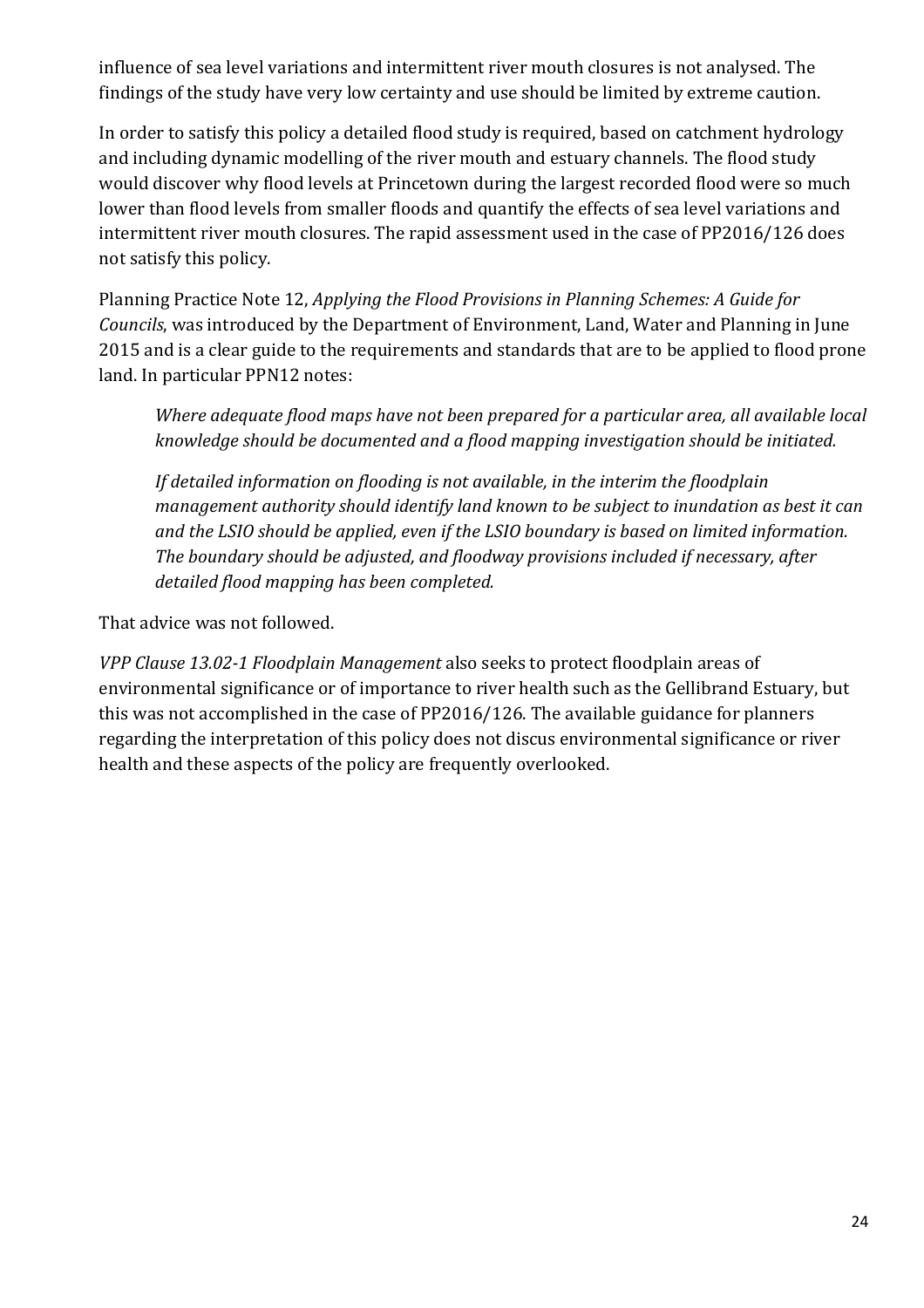## **3.2.4 Ministerial Direction-13, Managing Coastal Hazards and the Coastal Impacts of Climate Change**

#### **Purpose**

The purpose of this Direction is to set out the general requirements for consideration of the impacts of climate change within coastal Victoria as part of an amendment which would have the effect of allowing non-urban land to be used for an urban use and development.

#### **Application**

This Direction applies to any planning scheme amendment that provides for the rezoning of non-urban land for urban use and development of all land:

- Abutting the coastline or a coastal reserve.
- Less than 5 metres Australian Height Datum within one kilometre of the coastline including the Gippsland Lakes.

#### **Definition**

In this Direction:

**Coastline** means the line of the low water mark off the sea coast which includes any bay, inlet, estuary and any waters within the ebb and flow of the tide.

**Coastal hazard** means an occurrence of an event within coastal Victoria which includes the individual or combined effects of inundation by the sea, the effects of storm tides, river flooding, coastal erosion, landslip/landslide and sand drift which adversely affects or may adversely affect human life, property or aspects of the environment.

#### **Requirements to be met**

In preparing an amendment which would have the effect of rezoning non-urban land for urban use or development, a planning authority must include in the explanatory report how the proposed amendment:

- Is consistent with the planning policies, objectives and strategies for coastal Victoria as outlined in state planning policies (including regional planning policies) in the Planning Policy Framework.
- Addresses the current and future risks and impacts associated with projected sea level rise and the individual and/or combined effects of storm surges, tides, river flooding and coastal erosion.
- Is based on an evaluation of the potential risks and presents an outcome that seeks to avoid or minimise exposing future development to projected coastal hazards.
- Ensures that new development will be located, designed and protected from potential coastal hazards to the extent practicable and how future management arrangements will ensure ongoing risk minimisation.
- Considers the views of the relevant floodplain manager and relevant Victorian Government department.

This Direction from the Minister for Planning requires an explanatory report examining coastal hazards and demonstrating sustainability for any proposed development in the Gellibrand Estuary. This direction has not been followed.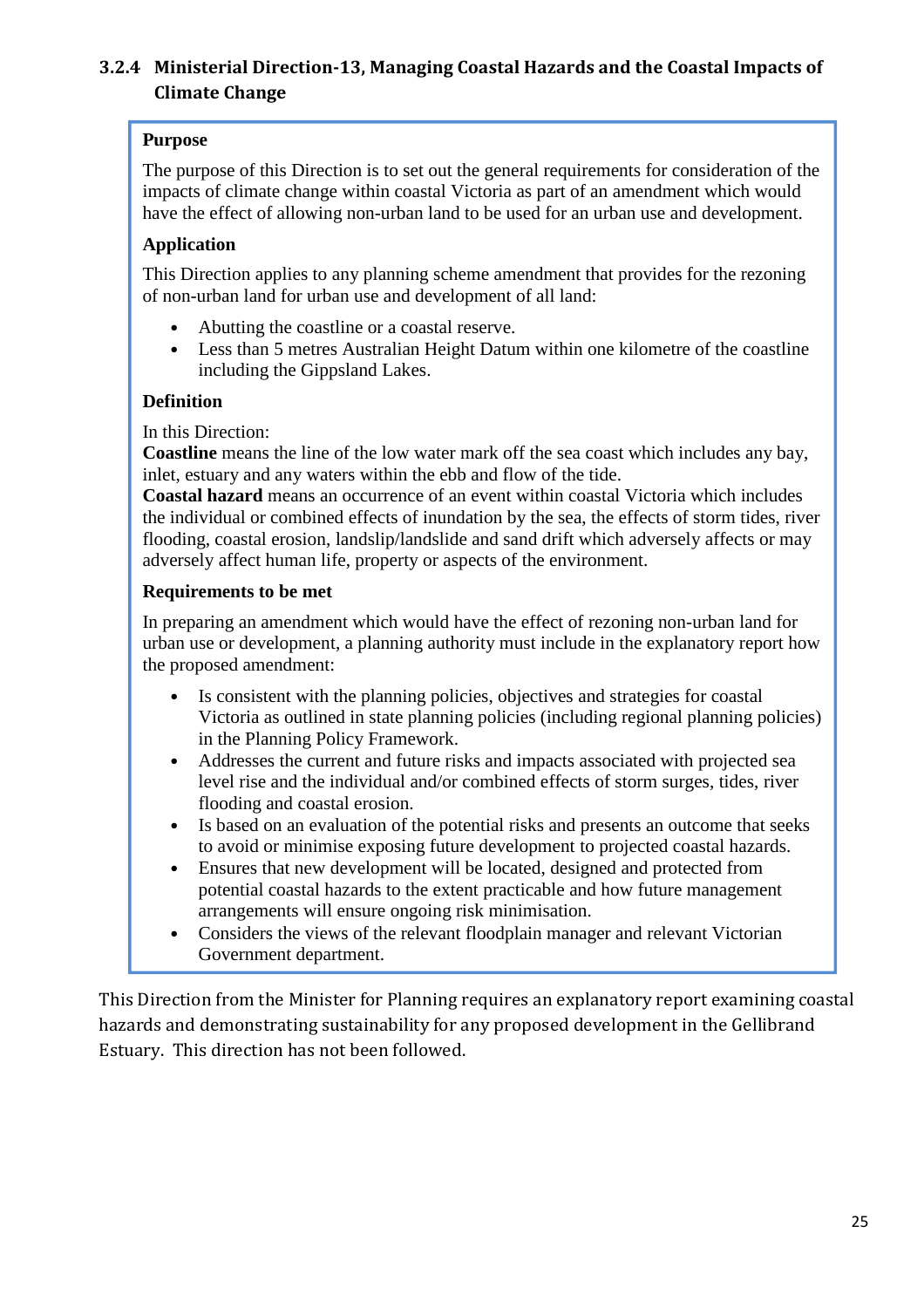## **3.2.5 Planning Practice Note 53, Managing Coastal Hazards and the Coastal Impacts of Climate Change**

PPN 53 recommends that development proposals in coastal zones be informed by a coastal vulnerability assessment in order to *ensure risk minimisation and effective long term management of new use and development.*

In order to ensure that developments in coastal zones are safe into the future these considerations require a detailed understanding of the coastal processes active at the river mouth and the impacts of rising sea levels and climate change on flooding and geomorphology in the estuary system. It is beyond the scope and purpose of the GHD Preliminary Hydraulic Report to use its findings as a substitute for the coastal hazard assessment required by Planning Practice Note 53. This requirement has not been properly applied to development in the Gellibrand Estuary.

## **3.2.6 CCMA Floodplain Management Strategy**

The Corangamite CMA's Regional Floodplain Management Strategy aims to:

- Build flood resilience by sharing information about flood behaviour;
- Reduce flood risks through emergency management, flood mitigation infrastructure works and risk management;
- Avoid future flood risks through land use planning and building controls;
- Manage residual flood risks through flood insurance, sharing flood risk information and integrated flood emergency management.
- Protect floodplains for their ecological and cultural values by integrating the management of flood risks with protecting the environmental and cultural values of natural floodplains.

And identifies Possible Flood Mitigation Actions including:

*Seek funding to investigate the berm dynamics for the lower Gellibrand River estuary. This action needs to link in with any Coastal Hazard Assessment and could include recommendations for planning controls in estuarine areas (Corangamite CMA to lead)* 

The Corangamite CMA's Regional Floodplain Management Strategy appears to have been overlooked in planning permit PP2016/126.

## **3.2.7 Victorian Floodplain Management Strategy**

The Victorian Floodplain Management Strategy 2016, Section 11.1 outlines the requirements for flood studies:

Flood studies must consider all sources of flooding in the study area, as well as the interactions between them. They must seek to:

• model the hydrologic inputs – including rainfall and runoff – that lead to floods of different sizes and calibrate these models against historic floods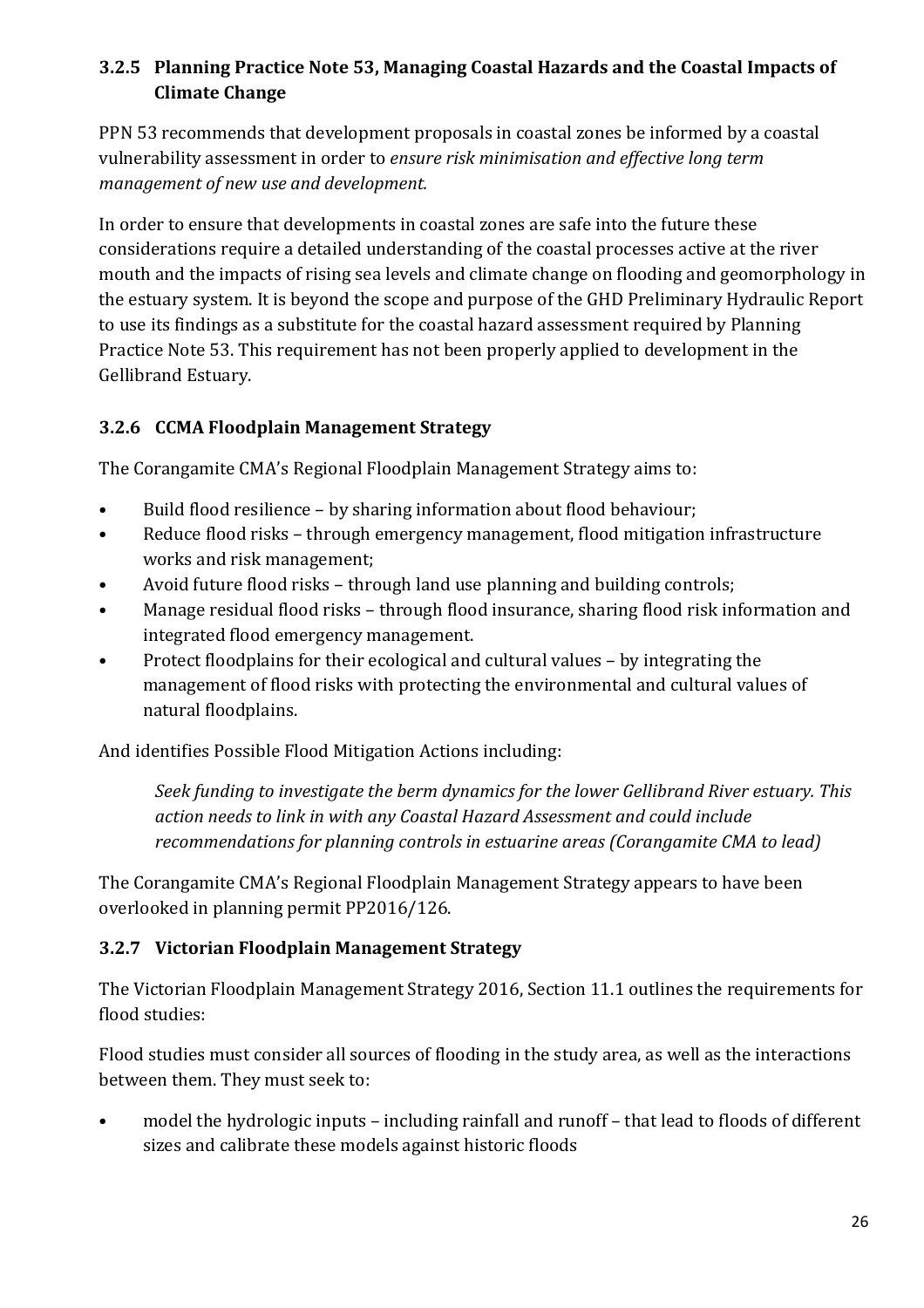- model the hydraulic behaviour of floods including flood heights, extents and velocities as they vary with time – and calibrate these models against historical floods
- understand the varying hydraulic nature of the floodplain being studied
- understand the varying flood hazards within the floodplain
- assess the scale of potential flood damages for the existing community
- assess the potential for flood damage on areas of the floodplain that may be considered for future development
- analyse risk treatment options
- consult with local communities to take advantage of local knowledge
- consult with local Aboriginal communities to ensure cultural values are considered in assessing and mapping flood risks
- assess the consequences of floods of different sizes
- capture the local community's experience and knowledge of floods.

These requirements are not met by the GHD report and it is the role of the responsible authorities to demanded them.

## **3.2.8 Victorian Coastal Strategy**

The Victorian Coastal Strategy sets out the Victorian Government's long-term vision for Victoria's coasts and is the foundation of planning policies and guidance notes relating to coastal zones. It promotes best practice sustainable development, safety and environment protection.

The Victorian Coastal Strategy sets out the required standards for managing the coastal zone and applies to all Victorian estuaries. The strategy includes policies for decision makers that are echoed in the Victoria Planning Provisions and direct planners to avoid development in coastal zones and undertake rigorous examination of risks.

The objectives of the Victorian Coastal Strategy are not achieved in planning permit PP2016/126.

## **3.2.9 Gellibrand Estuary Management Plan**

Corangamite CMA's Gellibrand Estuary Management Plan identifies the estuary as a valuable environmental asset to be preserved and protected. In it the CMA gives a commitment to *work with the Victorian Government, the Victorian Coastal Council, Coastal Boards and regional partner organisations within the framework of the Victorian Water Management Strategy and the Victorian Coastal Strategy to effectively manage the environmental condition of estuaries within the Corangamite region*.

That commitment is not honoured in planning permit PP2016/126.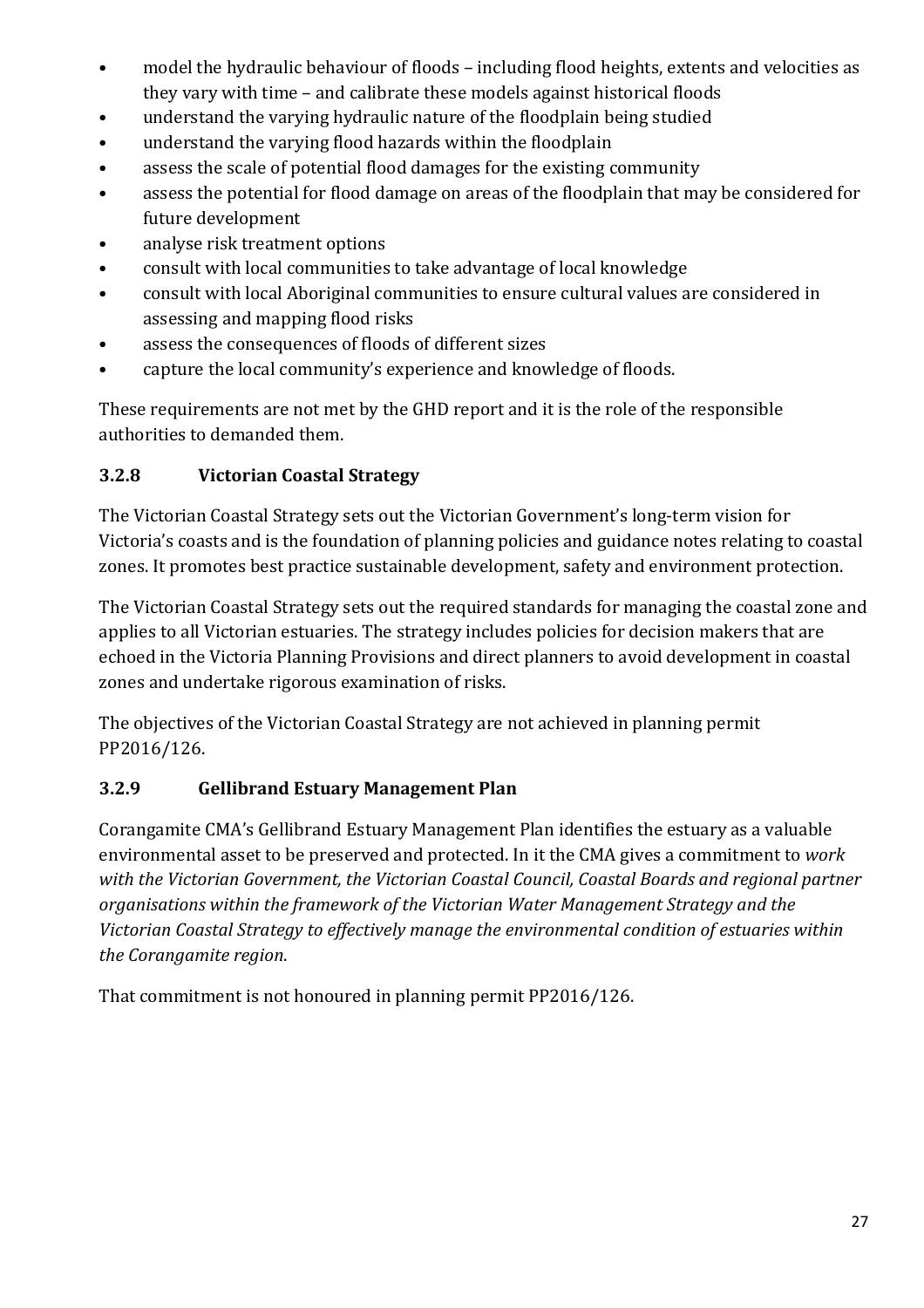#### **4. Discussions**

1. GHD's Preliminary Hydraulic Report comes with a warning:

*The opinions, conclusions and any recommendations in this report are based on assumptions made by GHD described in this report. GHD disclaims liability arising from any of the assumptions being incorrect.* 

Many of the assumptions described in the report are simplistic and inaccurate and no attempt has been made to verify them. Unexamined historic evidence of flooding indicates that it's highly likely that these assumptions are incorrect. Under such conditions it is not appropriate for the findings of this report to be adopted as a benchmark for planning purposes. Planning policy requires best practice and not assumptions.

2. In a floodplain area characterised by frequent and unpredictable flooding, and where very large floods have been reported the safety of visitors requires a great deal of care and attention. The GHD report discusses safety indicating that the provision of management plans, a well-stocked refuge, controlled access, and egress paths to higher ground will improve safety. However, it is well established that mitigation of risk through planning measures can only be successful with the full cooperation of the affected community. This presupposes a level of understanding of the risks that visitors are unlikely to possess, and with visitors numbering in the hundreds, the likelihood of human error in very high.

The Gellibrand Estuary is not safe during flood events and local people know to avoid flood hazards. Three visitors were drowned in the Gellibrand river near Burrupa during a flood in the 1980s. Worse floods are remembered by the Princetown Community.

- 3. The intermittent closure of the river mouth and morphological changes in the estuary during flood events are critical in determining design peak flood levels. Scour in the estuary and at the river mouth increases with flood flow and modifies the channel, which can significantly impact peak flood levels. It is important to understand the seasonal geomorphology of the river mouth and estuary channels, to identify trends in their behaviour due to gradual changes in sea level and to accurately predict the likely impacts of climate change and long-term sea level rise so that the hazards of developing in the estuary are known prior to construction.
- 4. The requirement for a coastal hazard assessment is triggered by identification of coastal hazards and there is a risk that where such hazards exist that have not been 'identified' development permits may be issued. This problem might be remedied if all areas subject to coastal hazards were clearly identified by the Victoria Government.
- 5. Floodplain management in Victoria relies very heavily on flood overlays in planning schemes to guide decision processes and achieve best practice standards. However, where no overlays exist the decision process falters and the guidance for decision makers about standards applies specifically to flood estimation projects funded by the Government. This creates a loophole through which flood estimation projects not funded by the Government may pass. Best practice is expensive and without specific regulations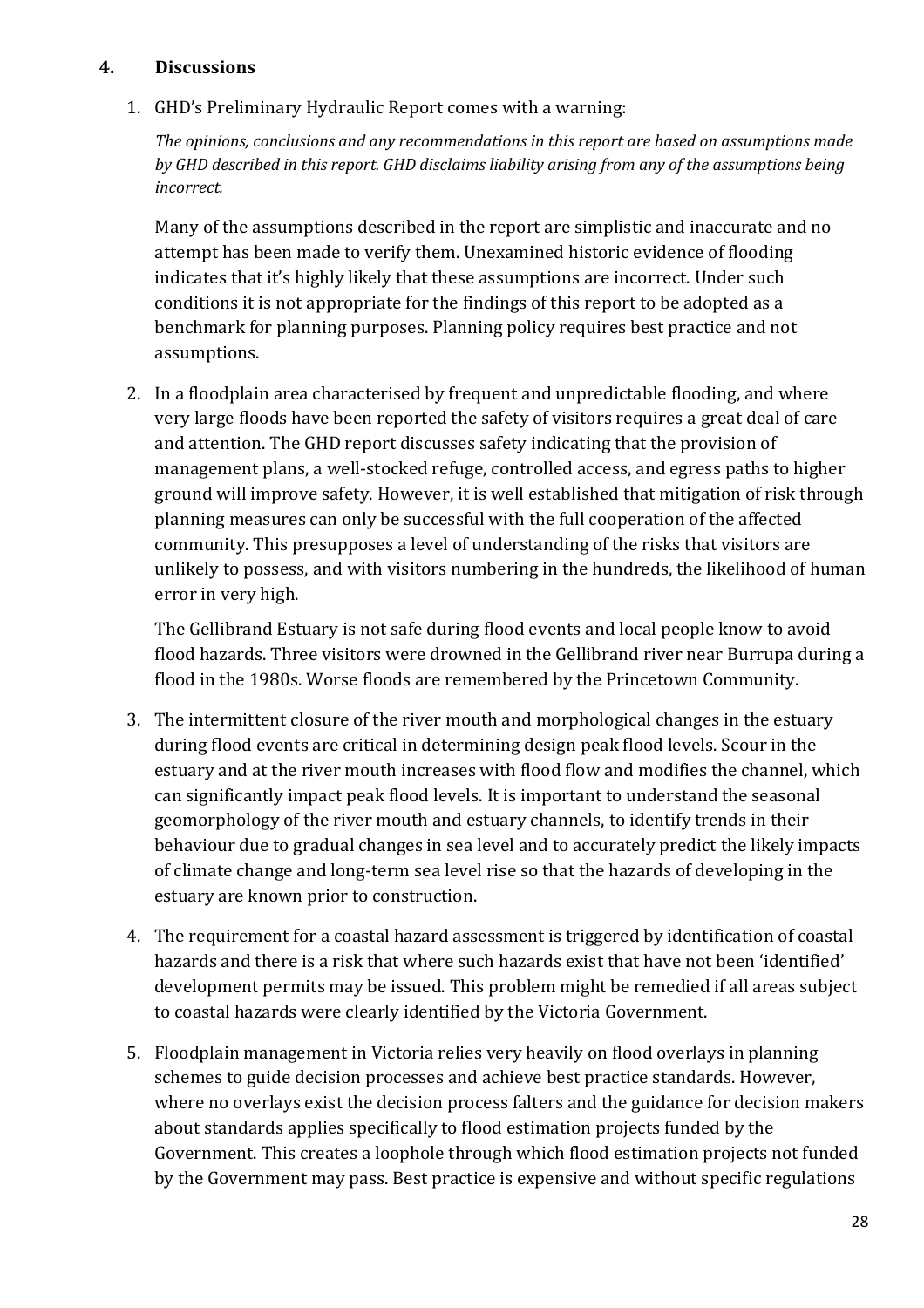to refer to it is difficult to demand such high standards from the private sector, especially in connection with a speculative development application. This problem might be remedied by the release of a Practice Note providing clear directions regarding admissible standards in flood estimation for planning purposes.

- 6. Floodplain management practices and decisions are centred on flood overlays based on theoretical 1% AEP flood conditions, whose determination is undertaken by commercial agents with vested interests in the outcomes, without oversight and in the absence of codes of practice. Best practice is unlikely under these circumstances and the threat to public safety is at a very high level.
- 7. VPP Clause 13.02-1 Floodplain Management puts the protection of floodplain areas of environmental significance or of importance to river health at the centre of best practice floodplain management. However, the available guidance for planners regarding the interpretation of this policy does not discus environmental significance or river health and these aspects of the policy are frequently overlooked. This problem might be remedied by the release of a Practice Note focussed on the protection of environmental assets such as the Gellibrand Estuary.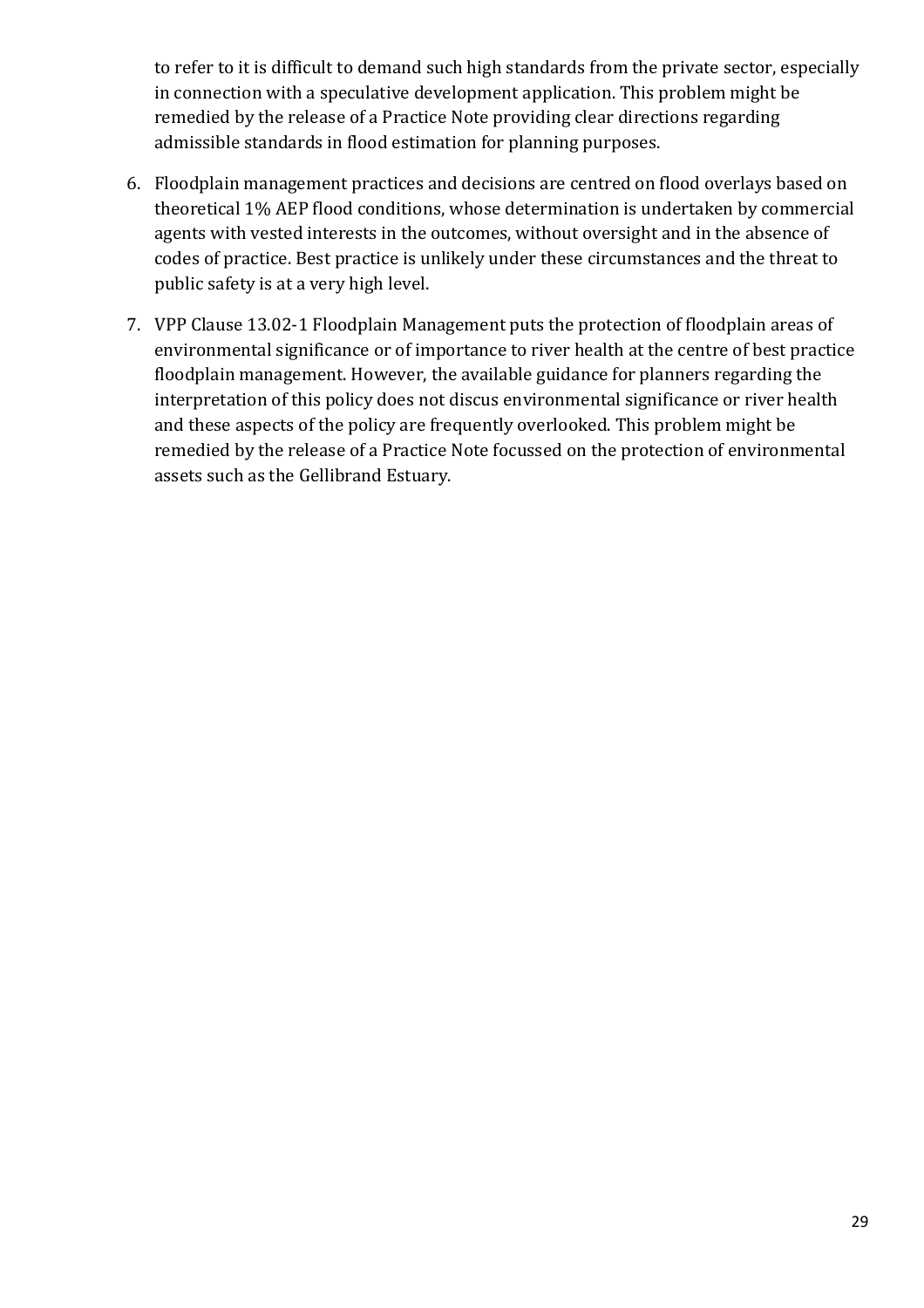### **6. Conclusions**

The level of uncertainty in the findings of the GHD Preliminary Hydraulic Report is extremely high. No confidence limits are provided on the estimation of 1% AEP flood conditions, although flows and levels are likely to be underestimated. Uncertainties in the findings of this report put severe limitations on their usefulness. The findings of this report are indicative only, and not sufficiently robust for risk assessments, emergency planning or managing construction around flood events. Further investigations are necessary in order to understand the nature of flooding in the Gellibrand Estuary and are essential before committing to development at this location.

The 1% AEP flood level is assumed and unrealistically low. The 1% AEP flood flow is very low and much larger flows are indicated by a regional assessment. The 1% AEP flood hydrograph represents a flood that caused exceptionally low flood levels. The model is poorly validated. The importance of the scour function and tidal variations are overlooked. The modelling shows that flood levels at Princetown are sensitive to tidal conditions and that a 1% AEP flood level over 3 metres is likely.

The GHD report does not meet the industry best practice standards that are required to ensure the integrity of planning decisions. It addresses the wrong questions, is founded on false assumptions, uses inappropriate methods, omits quality controls and draws implausible conclusions. It overlooks the concerns of the Princetown Community and presents inconclusive findings with expert rhetoric in a report that has been relied upon for purposes beyond its stated scope and limitations.

The ARR Guide to Flood Estimation (ARR) provides a comprehensive and authoritative guide to current Australian best practice and Victoria Government guidelines outline the standards and requirements of State regulators. Further guidelines are published by the Australian Institute for Disaster Resilience and there is broad agreement that appropriate standards must be maintained across the flood estimation industry. However, the required standards are not upheld in the GHD Preliminary Hydraulic Report and due to so many approximations in the analysis methods used its findings are approximate only.

These are systemic problems that stem from weak floodplain management structures. Legislation is minimal and the power of Floodplain Management Authorities to influence planning decisions has been eroded, while development pressure and flood hazards are increasing. A stronger regulatory framework should be considered.

The Gellibrand Estuary is a rare and precious natural asset that is by nature hazardous to people due to very frequent flooding. PP2016/126 allows an environmentally destructive development that would expose hundreds of visitors to uncertain flood hazards, endangering life, property and community infrastructure.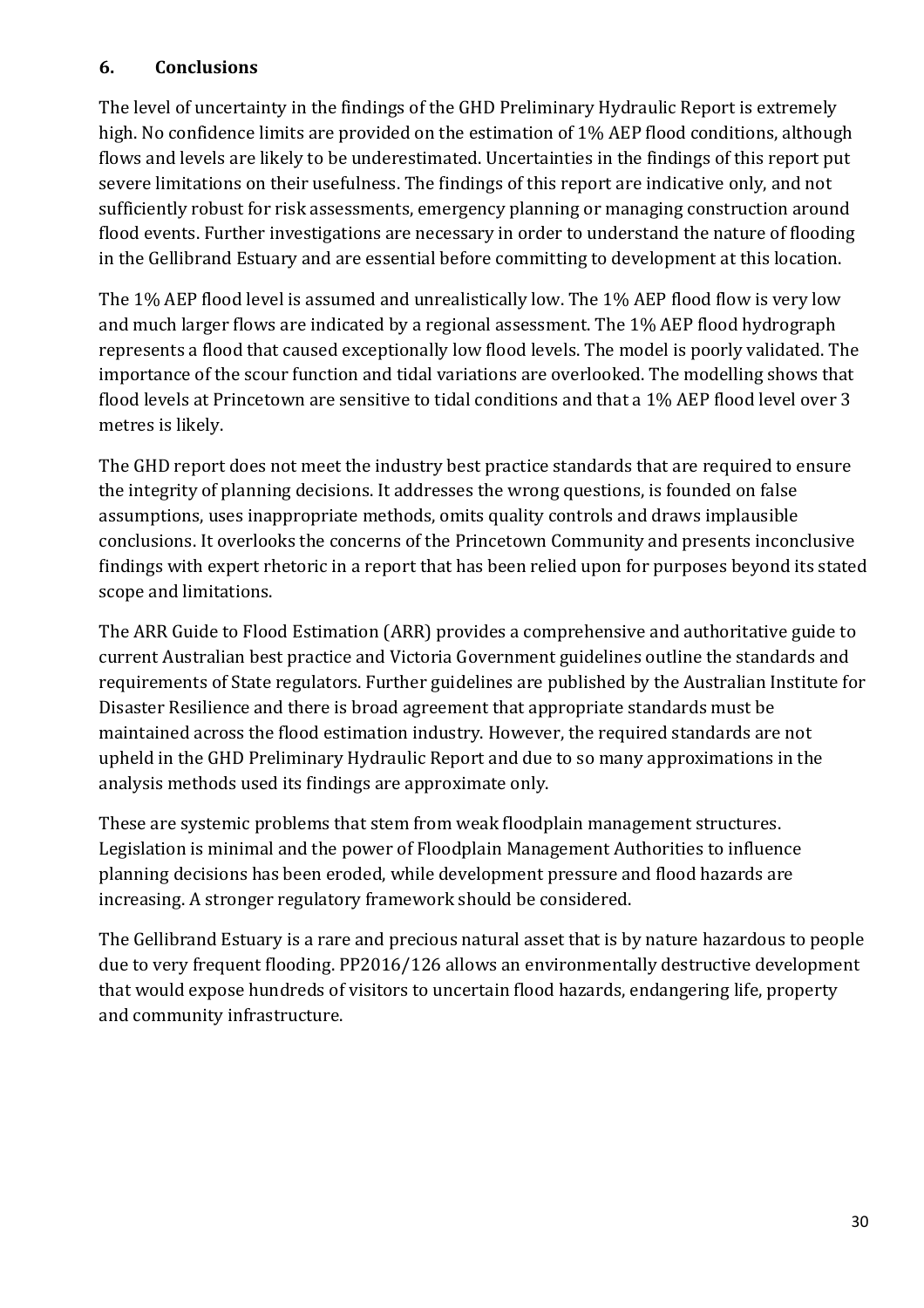# Appendix

## **A Brief Examination of Hydrological Data overlooked in the Preliminary Hydraulic Report**

Best practice in flood estimation requires analysis of all the available data as well as a detailed analysis of catchment hydrology. In the GHD Preliminary Hydraulic Report, catchment hydrology is assumed based on river flow measured at a single point, the Burrupa gauge approximately 20km upstream of Princetown. 1% AEP peak flood flows are derived from a brief analysis of 46 years of flow data and the selection of the highest recorded flow event, August 2010, as the basis for design of the flood hydrographs. 1% AEP flood levels are assumed based on a dubious analysis of river level data recorded at the Princetown gauge. The Princetown gauge data shows that the 2010 flood level was exceeded in 2015 and 2016 during seasonal river mouth closure events.

The Princetown Community believe that higher flood levels have occurred at Princetown that predate the Princetown gauge. In particular, the floods of 1984 and 1952 are well remembered, with further major floods reported in the 1930s and earlier. This evidence was not considered in the GHD Preliminary Hydraulic Report, although it is supported by the available rainfall records.

There are records from 25 river gauges on the Gellibrand River and its tributaries, only 2 of which are referred to in the GHD Preliminary Hydraulic Report. A list of the river gauges is presented in Table 1 below. Data from these gauges is available from the DELWP Water Measurement Information System at http://data.water.vic.gov.au/.

| <b>Label</b>   | <b>Gauge</b> | <b>Location</b>                                   |           | <b>Coordinates</b> | <b>Years</b>  |  |
|----------------|--------------|---------------------------------------------------|-----------|--------------------|---------------|--|
|                | Ref.         |                                                   | $\circ$ S | $\mathbf{E}$       | <b>Active</b> |  |
| $\mathbf{1}$   | 235269       | Gellibrand River @ Princetown                     | 38.697    | 143.155            | 2008 - 2019   |  |
| $\overline{2}$ | 235224       | Gellibrand River @ Burrupa                        | 38.702    | 143.248            | 1969 - 2018   |  |
| 3              | 235211       | Kennedys Creek @ Kennedys Creek                   | 38.589    | 143.257            | 1964 - 2018   |  |
| 4              | 235258       | Gellibrand River @ d/s Otway Pumps Bridge         | 38.634    | 143.264            | 1998 - 2018   |  |
| 5              | 235213       | Skinner Creek @ Chapple Vale                      | 38.642    | 143.307            | 1964 - 1971   |  |
| 6              | 235212       | Chapple Creek @ Chapple Vale                      | 38.632    | 143.323            | 1968 - 1988   |  |
| $\overline{7}$ | 235208       | Gellibrand River @ Carlisle                       | 38.585    | 143.328            | 1964 - 1990   |  |
| 8              | 235225       | Gellibrand River @ Carlisle River Pumping Station | 38.559    | 143.368            | 1998 - 2018   |  |
| 9              | 235200       | Carlisle River @ Carlisle River                   | 38.558    | 143.395            | 1930 - 1969   |  |
| 10             | 235206       | Sandy Creek (Left Branch) @ Wylangta              | 38.645    | 143.418            | 1959 - 1966   |  |
| 11             | 235207       | Sandy Creek (Right Branch) @ Wylangta             | 38.651    | 143.418            | 1949 - 1966   |  |
| 12             | 235205       | Arkins Creek @ Wyelangta                          | 38.64     | 143.443            | 1958 - 2018   |  |
| 13             | 235227       | Gellibrand River @ Bunkers Hill                   | 38.524    | 143.483            | 1970 - 2018   |  |
| 14             | 235210       | Lardner Creek @ Gellibrand                        | 38.534    | 143.544            | 1964 - 2018   |  |
| 15             | 235228       | Gellibrand River @ Gellibrand                     | 38.533    | 143.55             | 1970 - 1989   |  |
| 16             | 235234       | Love Creek @ Gellibrand                           | 38.483    | 143.572            | 1979 - 2018   |  |
| 17             | 235240       | Yahoo Creek @ Kawarren                            | 38.48     | 143.582            | 1985 - 1993   |  |
| 18             | 235239       | Ten Mile Creek @ Kawarren                         | 38.46     | 143.597            | 1985 - 2008   |  |
| 19             | 235236       | Gellibrand River @ d/s of Dam Site G5A            | 38.53     | 143.601            | 1980 - 1990   |  |
| 20             | 235241       | Porcupine Creek @ Kawarren                        | 38.479    | 143.606            | 1986 - 2008   |  |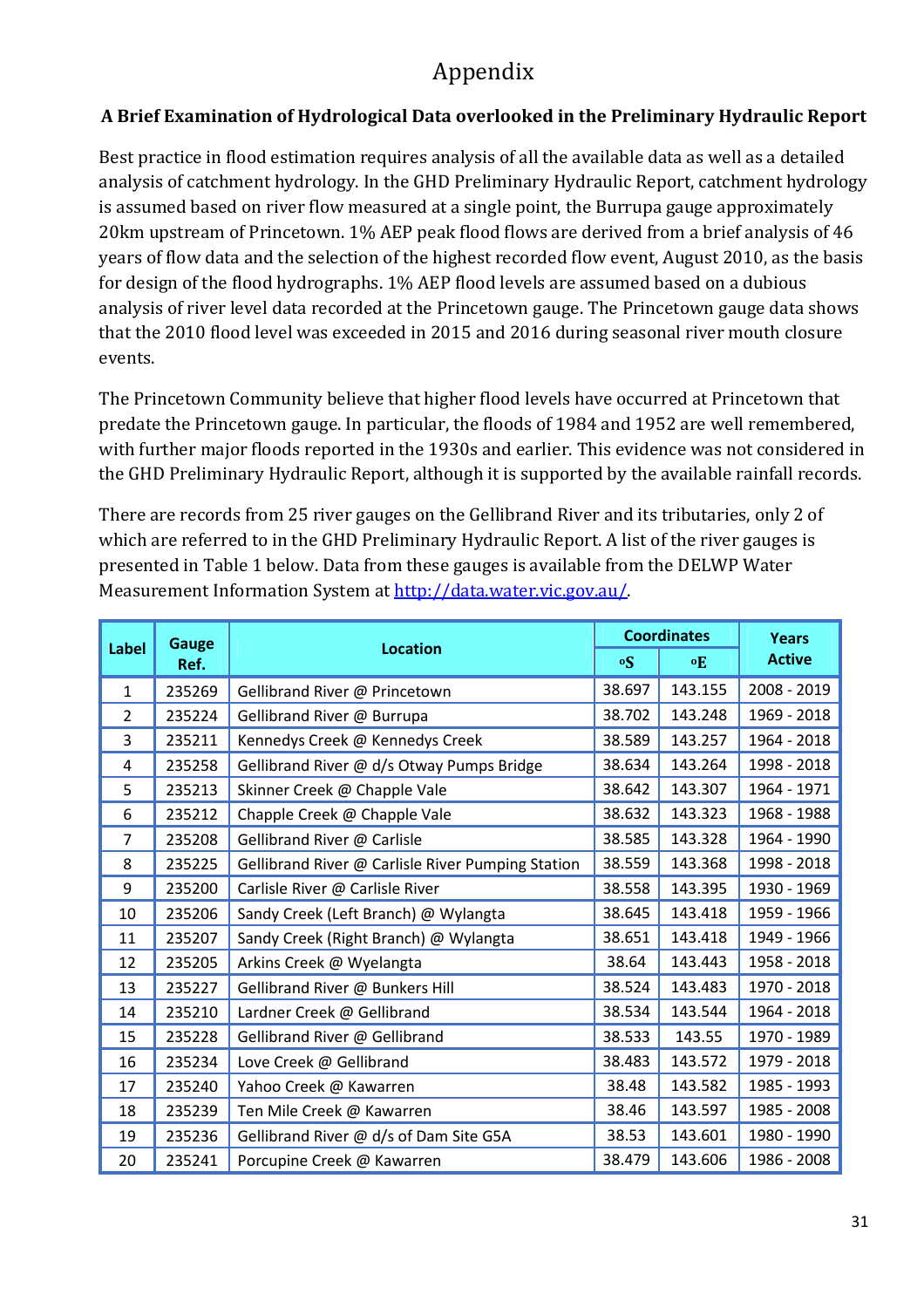| 21 | 235249 | West Gellibrand Reservoir @ Spillway                                                                                                                                 | 38.599 | 143.653 | 1999 - 2019 |
|----|--------|----------------------------------------------------------------------------------------------------------------------------------------------------------------------|--------|---------|-------------|
| 22 | 235266 | Gellibrand River @ d/s West Gellibrand Dam                                                                                                                           | 38.593 | 143.654 | 2005 - 2018 |
| 23 | 235202 | <b>Gellibrand River at Upper Gellibrand</b>                                                                                                                          | 38.563 | 143.656 | 1949 - 2018 |
| 24 | 235267 | Olangolah Creek @ d/s Olangolah Reservoir                                                                                                                            | 38.609 | 143.68  | 2005 - 2018 |
| 25 | 235250 | Olangolah Weir @ Spillway                                                                                                                                            | 38.612 | 143.682 | 2000 - 2007 |
| .  |        | $\mathbf{A}$ $\mathbf{A}$ $\mathbf{A}$ $\mathbf{A}$ $\mathbf{A}$ $\mathbf{A}$ $\mathbf{A}$<br>.<br>$\sim$ $\sim$ $\sim$ $\sim$ $\sim$ $\sim$<br>$\sim$ $\sim$ $\sim$ |        |         |             |

**Table 1 - River Gauges in the Gellibrand River Catchment** 

Rainfall gauge records for the Gellibrand River catchment are available from the Bureau of Meteorology. The available records begin in 1884 and cover much of the catchment area, although there are gaps in some data records. Table 2 lists the available rain gauge records and Figure 1 shows the gauge locations in and around the catchment. None of this data is referred to in the GHD Preliminary Hydraulic Report.

| <b>Label</b>   | <b>Gauge</b>  |                                      |           | <b>Coordinates</b> | <b>Years</b>  |  |
|----------------|---------------|--------------------------------------|-----------|--------------------|---------------|--|
|                | <b>Number</b> | <b>Gauge Name</b>                    | $\circ$ S | $\mathbf{o}$ E     | <b>Active</b> |  |
| $\mathbf{1}$   | 90071         | Princetown                           | 38.69     | 143.16             | $1901 - 2016$ |  |
| 2              | 90165         | Simpson South                        | 38.56     | 143.17             | $1968 - 2019$ |  |
| 3              | 90073         | Princetown (Rivernook)               | 38.75     | 143.20             | $1901 - 1946$ |  |
| $\overline{4}$ | 90042         | <b>Gellibrand River West</b>         | 38.62     | 143.28             | $1915 - 2019$ |  |
| 5              | 90052         | <b>Lavers Hill</b>                   | 38.70     | 143.40             | $1914 - 1965$ |  |
| 6              | 90089         | Tirrengower                          | 38.40     | 143.40             | $1884 - 1965$ |  |
| 7              | 90138         | Irrewillipe (Tomahawk Creek)         | 38.44     | 143.44             | $1965 - 2019$ |  |
| 8              | 90086         | Wyelangta                            | 38.65     | 143.45             | $1913 - 1950$ |  |
| 9              | 90087         | Wyelangta                            | 38.66     | 143.45             | $1936 - 2019$ |  |
| 10             | 90090         | <b>Tomahawk Creek North Startion</b> | 38.40     | 143.45             | $1934 - 1968$ |  |
| 11             | 90179         | <b>Burtons Lookout</b>               | 38.45     | 143.47             | $1990 - 2005$ |  |
| 12             | 90041         | <b>Gellibrand River East (Lovat)</b> | 38.50     | 143.50             | $1898 - 1960$ |  |
| 13             | 90128         | Tomahawk Creek (Irrewillipe East)    | 38.40     | 143.50             | $1890 - 1945$ |  |
| 14             | 90083         | Weeaproinah                          | 38.64     | 143.51             | $1901 - 2012$ |  |
| 15             | 90134         | <b>Gellibrand River Forestry</b>     | 38.53     | 143.54             | $1956 - 2015$ |  |
| 16             | 90006         | <b>Beech Forest</b>                  | 38.62     | 143.56             | $1887 - 2017$ |  |
| 17             | 90007         | <b>Beech Forest State Forest</b>     | 38.70     | 143.58             | $1949 - 1956$ |  |
| 18             | 90003         | Barramunga                           | 38.60     | 143.70             | 1891 - 1980   |  |
| 19             | 90040         | <b>Forrest State Forest</b>          | 38.52     | 143.72             | $1898 - 2019$ |  |

**Table 2 - Rainfall Gauges in and around the Gellibrand River Catchment**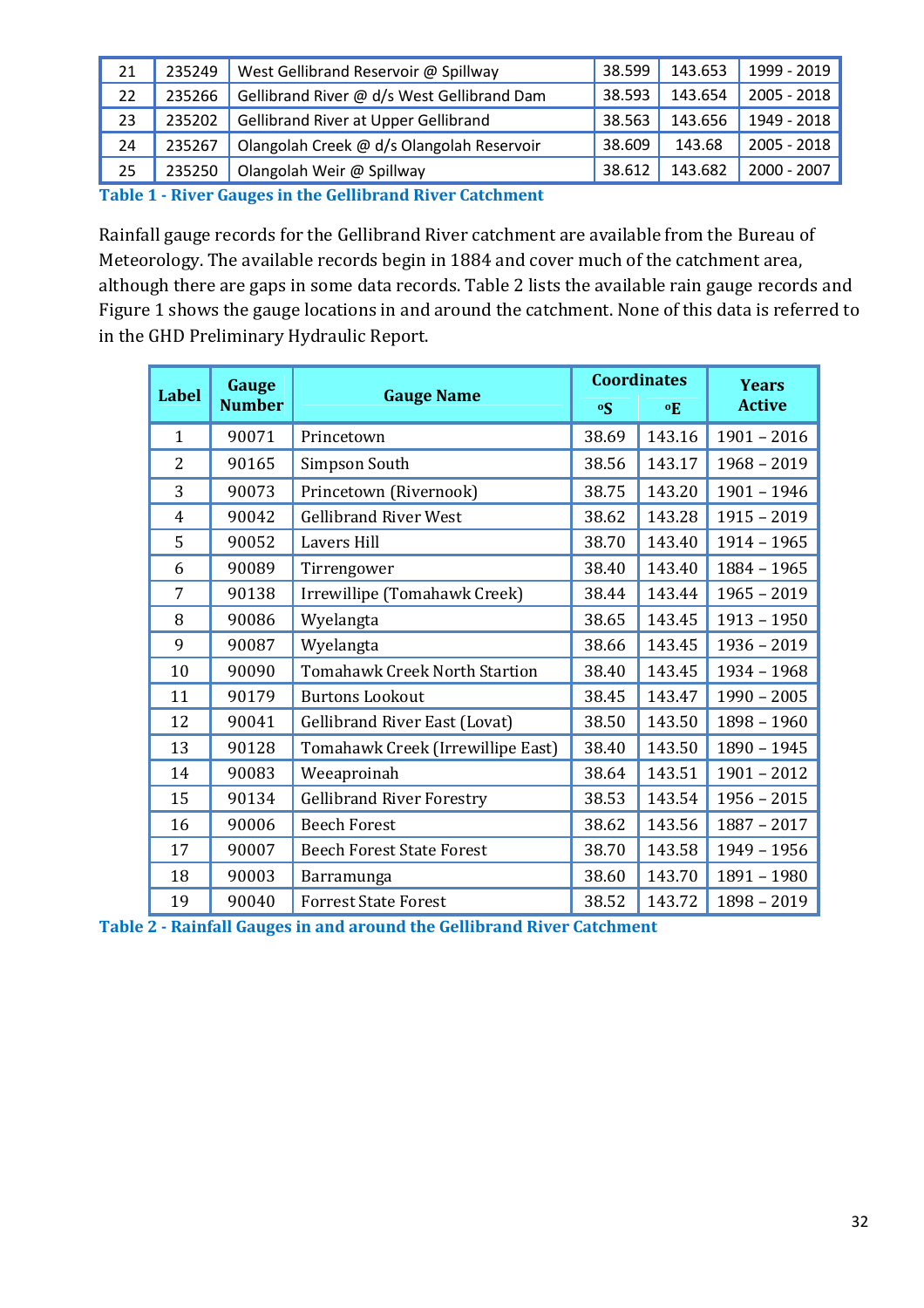

**Figure 1 – Distribution of Rain Gauges around the Gellibrand River Catchment**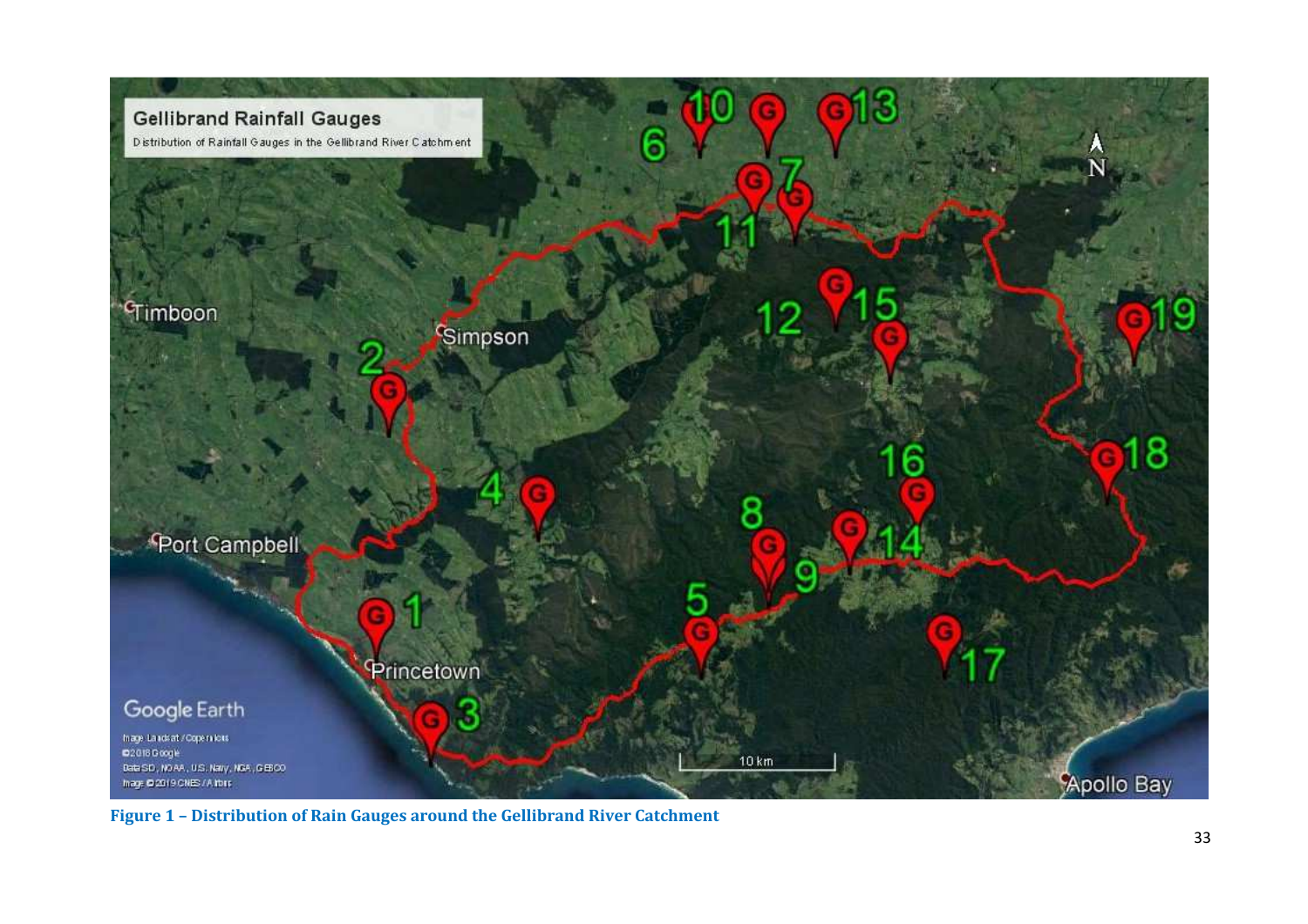A lot may be learned about catchment hydrology from rainfall records. The rain gauge records show numerous significant falls dispersed around the catchment occurring throughout the period of record. A superficial comparison of a small selection of rainfall events is presented in Table 2, using 3-day rainfall totals in millimetres; cells are graded from yellow to red as the totals increase and are blank where data in not available. A thorough examination of all the data is required to learn how rainfalls dispersed around the catchment combine to cause flooding.

| Gauge                                 | Label | 1925  | 1932  | 1946  | 1946  | 1951  | 1951  | 1952  | 1978  | 1984  | 1990  | 2001  | 2005  | 2010 |
|---------------------------------------|-------|-------|-------|-------|-------|-------|-------|-------|-------|-------|-------|-------|-------|------|
| Princetown (90071)                    |       | 27.2  | 149.9 | 114   | 44.2  | 30    | 76.2  | 22.8  | 23.9  | 47.4  | 113.4 | 57.5  | 46.4  | 45   |
| Simpson South (90165)                 | 2     | N/A   | N/A   | N/A   | N/A   | N/A   | N/A   | N/A   | 4.7   | 74.4  | 167.4 | 58.2  | 92.8  | 97.4 |
| Princetown - Rivernook (90073)        | 3     | 53.4  | 146.1 | 114   | 70.6  | N/A   | N/A   | N/A   | N/A   | N/A   | N/A   | N/A   | N/A   | N/A  |
| Gellibrand River West (90042)         | 4     | 23.8  | 170.2 | 116   | 51.3  | 38.1  | 53.8  | 10.2  | 9.4   | 76.6  | 158.2 | 38    | 115.8 | 137  |
| Lavers Hill (90052)                   | 5     | 158.3 | 172   | 211.8 | 168.5 | 107.2 | 126.2 | 113.8 | N/A   | N/A   | N/A   | N/A   | N/A   | N/A  |
| Irrewillipe - Tomahawk Creek (90138)  | 7     | N/A   | N/A   | N/A   | N/A   | N/A   | N/A   | N/A   | 22.6  | 44.4  | 125.4 | 39.2  | 60.6  | 87.4 |
| Wyelangta (90086 & 90087)             | 9     | 147.1 | 228.6 | 146   | 190   | 157.5 | N/A   | 189.5 | 169.2 | 226   | 314.6 | 209.4 | 201.4 | 214  |
| Gellibrand River East - Lovat (90041) | 12    | 40.6  | 92.7  | 75.7  | 56.7  | N/A   | N/A   | N/A   | N/A   | N/A   | N/A   | N/A   | N/A   | N/A  |
| Weeaproinah (90083)                   | 14    | 177.8 | 230.8 | 75.9  | 167.9 | 200.7 | 164.9 | 139.2 | 203.4 | 229.6 | 215.6 | 215.6 | 185.2 | 215  |
| Gellibrand River Forestry (90134)     | 15    | N/A   | N/A   | N/A   | N/A   | N/A   | N/A   | N/A   | 47.6  | 60.4  | 71.8  | 65.4  | 116.2 | 91.9 |
| Beech Forest (90006)                  | 16    | 214.1 | 219.5 | 134   | 175.8 | 236.9 | 226.3 | 265.3 | 270.6 | N/A   | N/A   | N/A   | N/A   | N/A  |
| Barramunga (90003)                    | 18    | N/A   | 157.7 | N/A   | N/A   | N/A   | N/A   | 250.9 | 287   | N/A   | N/A   | N/A   | N/A   | N/A  |
| Forrest State Forest (90040)          | 19    | 118.6 | 65.5  | 74.2  | 59.5  | 182.2 | 173.5 | 211.6 | 205.7 | 93.2  | 87.2  | 176.2 | 182.6 | 98   |

**Table 2 – Three Day Totals in mm for a Selection of Rainfall Events at Selected Gauges (from BoM Climate Data)** 

This comparison confirms that there have been numerous significant rainfall events in recorded history that are relevant to flood estimation at Princetown. Significant rainfall events covering much of the catchment are recorded in 1932, 1951, 1952 and 1990, and incomplete records indicate that further significant events occurred in 1946, 1978, 1984, 2005 and 2010. The 2010 event does not stand out in the sample presented, and the possibility of higher flows predating the Burrupa gauge (active since 1969) cannot be dismissed.